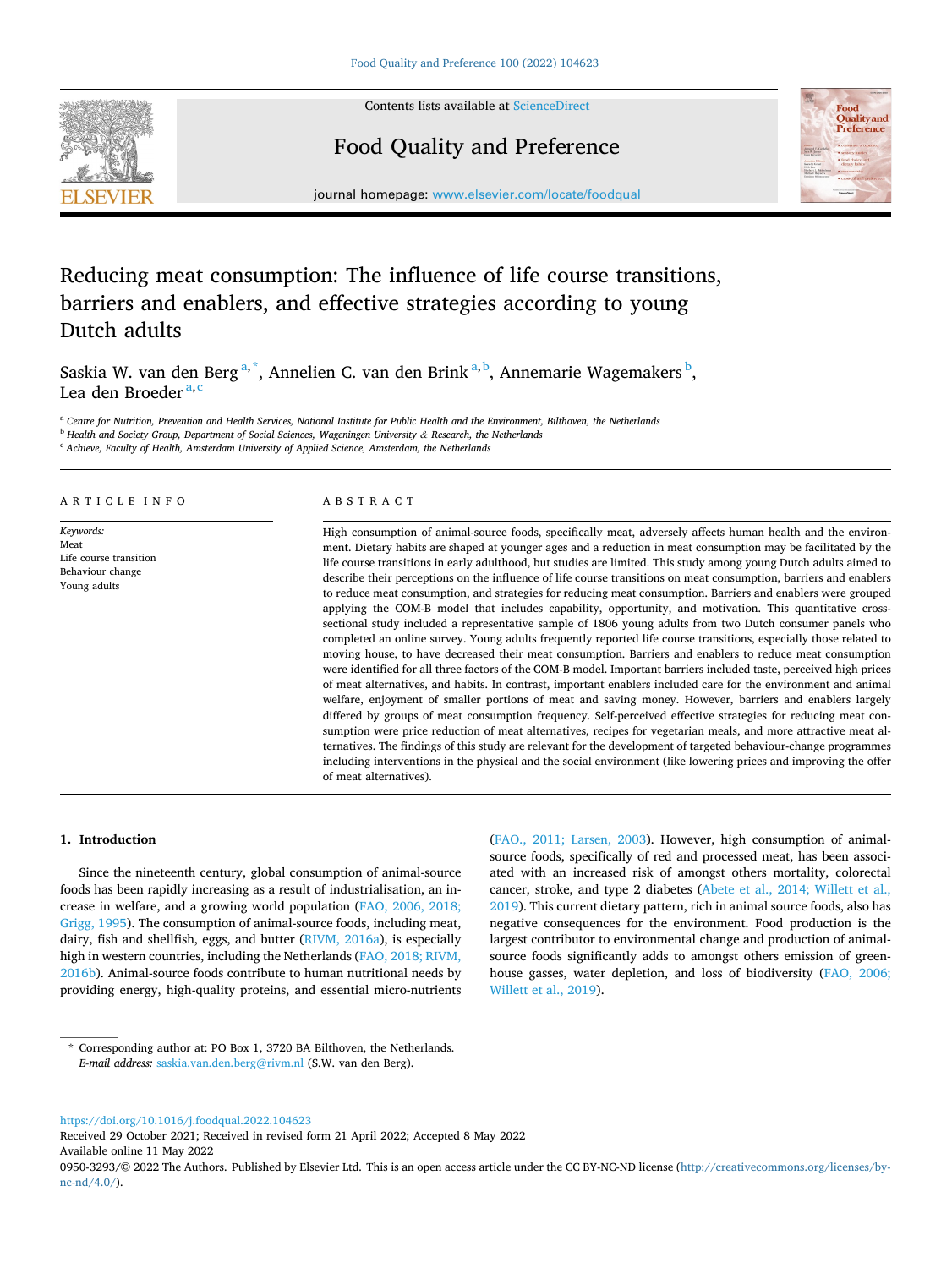In order to create a more healthy and environmentally sustainable dietary pattern $^{\rm l}$ , a shift is recommended towards a dietary pattern low in animal-source foods and high in plant-based foods, including legumes, whole grains, nuts, fruits, and vegetables ([FAO., 2010; Pimentel](#page-12-0)  $\&$ [Pimentel, 2003; Willett et al., 2019](#page-12-0)). An important aspect of this dietary shift is a decrease in meat consumption ([FAO., 2010; Pimentel](#page-12-0)  $\&$ [Pimentel, 2003; Willett et al., 2019\)](#page-12-0), which can be achieved by a reduction in portion sizes of meat or by substitution of meat with, preferably plant-based, alternatives [\(De Boer et al., 2014\)](#page-12-0).

Evidence on effective strategies to reduce meat consumption is still limited ([Bianchi et al., 2018; Garnett et al., 2015](#page-12-0)). In order to be able to develop effective strategies that facilitate a decrease in meat consumption, research is required on factors that influence meat consumption ([Graça et al., 2019; RIVM, 2020b\)](#page-12-0). Various studies have identified barriers and enablers for a decrease in meat consumption, such as awareness of the health aspects of meat and its climate impact, habitual behaviour, cooking skills, social norms, fear of stigmatization, and availability and price of meat and meat alternatives ([Hielkema](#page-12-0) & Lund, [2021; Hoek et al., 2017; Mullee et al., 2017; Natuur](#page-12-0) & Milieu, 2019; Markowski & [Roxburgh, 2019; Collier et al., 2021\)](#page-12-0). However, without an overarching rationale or theoretical framework this evidence remains fragmented and provides few options to design and deliver effective strategies to reduce meat consumption ([Graça et al., 2019\)](#page-12-0). [Hielkema](#page-12-0) & [Lund \(2021\)](#page-12-0) recently used the stages of changes model to explore willingness, behaviour, barriers, and drivers of meat consumption in the Danish population. However, this model focuses on intentional behavior and does not address the important role of automatized, impulsive, or 'heuristic' behavior ([Kahnermann, 2012](#page-12-0)).

A framework that does take into account these automatized aspects of behaviour is the COM-B model. COM-B is a method for characterising and designing behaviour change interventions and conceptualizes how behaviour is shaped by the interaction between three broad behavioural determinants, namely capability, opportunity, and motivation ([Michie](#page-12-0)  [et al., 2011](#page-12-0)). Capability is defined as the individual's psychological and physical capacity to engage in the activity concerned and includes having the necessary knowledge and skills. Opportunity includes all the factors that lie outside the individual that make the behaviour possible or prompt it. Motivation is defined as all brain processes that energise and direct behaviour, not just goals and decision making ([Michie et al.,](#page-12-0)  [2011\)](#page-12-0).

The COM-B model has been used in a review of 110 studies on barriers and enablers to reduce meat consumption by [Graça et al. \(2019\)](#page-12-0). They showed that motivational barriers and enablers for a reduction in meat consumption have been studied, but that research on opportunity and capability is scarce. In addition, they concluded that there is a need for studies in this field including all three behavioural determinants of the COM-B model [\(Graça et al., 2019](#page-12-0)).

Most existing studies on barriers and enablers for reducing meat consumption have focused on the general population ([Graça et al., 2019;](#page-12-0)  [RIVM, 2020b; Hielkema](#page-12-0) & Lund, 2021). However, there is evidence that barriers and enablers can differ between subgroups within the population based on age, gender, and meat consumption ([De Boer et al., 2017;](#page-12-0)  [Graça et al., 2019; Mullee et al., 2017; Lacroix](#page-12-0) & Gifford, 2019). Young adults are a group which is not frequently researched in the meat consumption literature (Kemper & [White, 2021\)](#page-12-0). [Kemper \(2020\)](#page-12-0) investigated motivation to reduce meat consumption in different family lifecycle stages in a qualitative study using focus groups. This study showed significant differences in motivations for meat reduction and consumption between young adults, families, and retirees, as well as differences in barriers and strategies for substitution. However,

quantitative studies are lacking so far. The results support the importance of tailor-made behaviour-change strategies to reduce meat consumption (Lacroix & [Gifford, 2019; Kemper, 2020\)](#page-12-0). So far a limited number of studies applied the COM-B model to design theory-based dietary interventions. For example, [McEvoy et al. \(2018\)](#page-12-0) used the COM-B model to develop an intervention to encourage dietary behavior change towards a Mediterranean diet. In 2020, [Lacroix and Gifford](#page-12-0)  [\(2020\)](#page-12-0) applied the COM-B model to develop group-targeted interventions to reduce consumption of green house gas-intensive meats and animal products. In this intervention, the presence or absence of the three necessary conditions (capability, opportunity and motivation) was assessed using previously recognized inhibitors for three groups of meat -eaters (reducers, moderate hindrance and strong hindrance).

Research also suggests that a reduction in meat consumption may be facilitated by life course transitions, including changes in employment, housing, relationship status, and functional status [\(Elder et al., 2003;](#page-12-0)  Mortimer & [Shanahan, 2007\)](#page-12-0). Life course transitions change people's living situation and circumstances and could thereby lead to disruption in habits ([Elder et al., 2003; Verplanken](#page-12-0) & Roy, 2016). Especially young adults experience many life course transitions (Cooksey & [Rindfuss,](#page-12-0)  [2001\)](#page-12-0). However, as far as known, only one qualitative study from Scotland has explored the role of life course transitions in relation to meat consumption ([McBey et al., 2019\)](#page-12-0). In this small focus study, no clear effect of life course transitions on meat consumption was found, although it was stated that life course transitions could enhance the potential of a dietary change. Quantitative studies allows for a higher sample size and therefore give more credibility to the results and more insight into this topic.

Therefore, this quantitative research aimed to investigate the influence of life course transitions and experienced barriers, enablers, and potential strategies for reducing meat consumption among young adults.

To address the aim, three research questions were formulated:

What is the self-perceived influence of life course transitions on meat consumption among young Dutch adults?

What are barriers and enablers experienced by young Dutch adults to reduce their meat consumption and do these differ by gender and between groups with different meat consumption frequency? What are self-perceived effective strategies for reducing meat consumption among young Dutch adults and do they differ by gender and groups of meat consumption frequency?

#### **2. Methods**

## *2.1. Participants and procedure*

A cross-sectional, online survey was distributed by the Motivaction research agency in March 2020 among 15,864 young Dutch adults from two online Dutch consumer panels. Panel members were invited to participate in the survey via email. The topic of the survey was not mentioned in the email in order to minimize response bias. Informed consent was provided by the panel members upon registration. As a reward, panel members who answered the survey received points with which they could buy products in an online gift shop. Power analysis revealed that a sample size of 1,800 would yield sufficient power (0.80) for detecting small to medium differences (Cohen's  $w = 0.11$ ) in Pearson's chi square analysis with df = 12 and P *<* 0.01 and small to medium differences (Cohen's  $F = 0.13$ ) between four groups in analysis of covariance. Subgroups of young adults known for their relatively low response rate were oversampled in order to obtain a representative sample. Due to the applied sampling procedure, response rates could not be calculated. Weighting of the data ensured that the sample was representative of the target population for six sociodemographic characteristics namely age, gender, education level, work status, urban density, and region. Figures on actual socio-demographic characteristics of young Dutch adults came from Statistics Netherlands, which is

 $^{\rm 1}$  "Sustainable Healthy Diets are dietary patterns that promote all dimensions of individuals' health and wellbeing; have low environmental pressure and impact; are accessible, affordable, safe and equitable; and are culturally acceptable."(FAO & [WHO, 2019](#page-12-0), p. 9).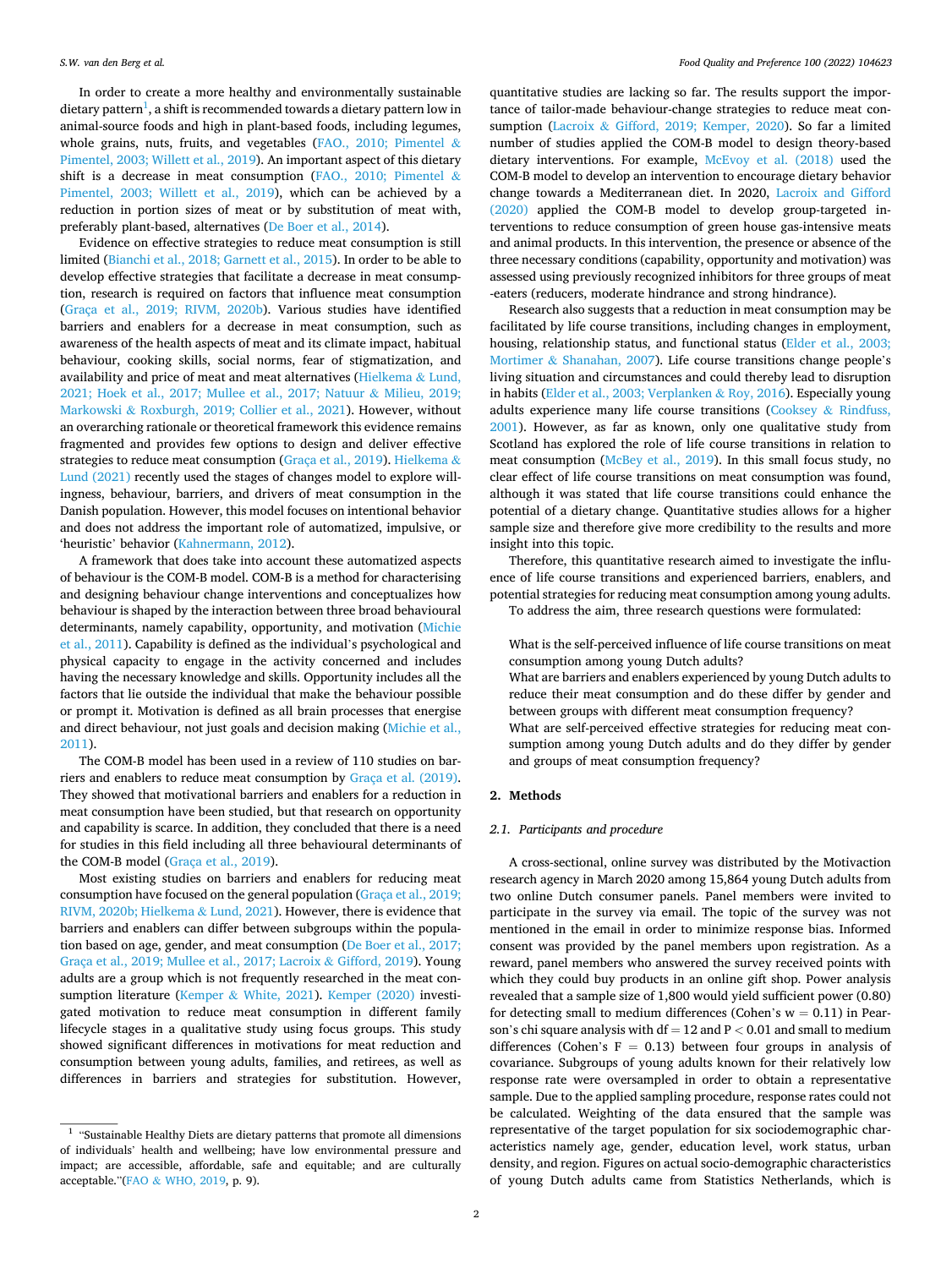regarded as the gold standard.

#### *2.2. Research instrument.*

#### *2.2.1. Survey development*

The survey was developed based on research on life course transitions [\(Elder et al., 2003; Mortimer](#page-12-0) & Shanahan, 2007), on the COM-B model ([Michie et al., 2011](#page-12-0)), and on reviews on barriers and enablers for reducing meat consumption ([Graça et al., 2019; RIVM, 2020b\)](#page-12-0). After initial development, the survey was checked and commented on by twelve other researchers with expertise on meat consumption behaviour, behaviour change, and/or survey development. The survey was pilot-tested on comprehensibility and completeness via think-aloud interviews (Willis & [Artino, 2013](#page-13-0)) among three young Dutch adults. Based on the pilot tests, a question on knowledge about plant-based alternatives of meat and two statements on health and taste were added to the survey, three statements on knowledge were removed, and the order and language level of the survey were improved. The final survey can be found in Appendix A and is described in the next sections.

#### *2.2.2. Meat consumption*

Current meat consumption of the respondents was measured by three questions. First, frequency of meat consumption was measured by two multiple choice questions, in which respondents were asked to select their frequency of meat consumption in days per week 1) during the hot meal, and 2) outside the hot meal. Second, respondents were asked to indicate their self-assigned meat consumption identity (meat eater, flexitarian, vegetarian, pescatarian, or vegan).

# *2.2.3. Life course transitions*

Respondents were asked to select all life course transitions they had experienced during the past five years. Answer categories were based on literature on life course transitions [\(Elder et al., 2003; Mortimer](#page-12-0) & [Shanahan, 2007](#page-12-0)) and included life course transitions related to employment, housing, relationship status, and functional status. For a maximum of three of the selected life course transitions, respondents were asked to indicate whether they believed that their meat consumption was decreased, increased, or not influenced by this life course transition and to subsequently explain their answer. Answers provided to the open-ended question, in which respondents were asked to explain the self-perceived influence of a life course transition on their meat consumption, were grouped into categories were possible.

# *2.2.4. Barriers and enablers and self-perceived effective strategies*

In order to identify barriers and enablers for reducing meat consumption, respondents first received the multiple-choice question: *'What are plant-based alternatives of meat according to you?'*. Answer categories included five types of plant-based alternatives of meat, for example '*legumes'*. The aim of this question was not only to measure knowledge about plant-based alternatives of meat, but also to ensure that all respondents had a proper understanding of the definition of plant-based alternatives of meat. Therefore, all respondents received a definition of plant-based alternatives of meat after answering this question. This definition was formulated as: '*Plant-based alternatives of meat are all food products that are not derived from animals but do have a high proteincontent. These include nuts and peanuts, legumes, ready-to-eat meat replacers, traditional meat replacers, and seeds'*.

Next, respondents received 45 statements on psychological and physical capability, physical and social opportunity, and reflective and automatic motivation for reducing meat consumption (e.g. '*Consuming meat is part of my culture'*), based on the COM-B model and literature ([Graça et al., 2019; Michie et al., 2011; RIVM, 2020b\)](#page-12-0). Statements could be answered on five-point Likert scales ranging from '*completely disagree'*  to '*completely agree'*.

Respondents who reported to consume meat were asked to indicate whether they had the intention to reduce their meat consumption during

the next five years. In addition, these respondents were asked to select a maximum of three self-perceived barriers and enablers for reducing meat consumption, which were formulated based on the COM-B model and literature [\(Graça et al., 2019; RIVM, 2020b](#page-12-0)). Finally, these respondents received a multiple-choice question on self-perceived effective strategies to reduce their own meat consumption. This question included five answer categories, for example '*price differences'*.

Respondents who reported to *not* consume any meat, only received the survey questions on meat consumption, life course transitions, and knowledge about plant-based alternatives of meat and the statements on capability, opportunity, and motivation.

# *2.3. Sociodemographic characteristics and meat consumption subgroups*

Data on sociodemographic characteristics (e.g. age and gender) was obtained through the research agency and was defined according to the Golden Standard of Statistics Netherlands [\(MOA, 2018\)](#page-12-0). Socioeconomic status was based on household income and education level. Education level was measured as the highest level of education achieved or attending. More detailed information about the definition and categorisation of the sociodemographic characteristics is provided in [Table 1](#page-3-0).

Self-reported meat consumption identity was grouped into three categories, namely meat eater, flexitarian, and vegetarian (vegetarian, pescatarian, and vegan). However, correlations of this categorised meat consumption identity variable with meat consumption frequencies were low, specifically for males ( $r_s = -0.26$  to  $-0.50$ ), which indicates that respondents with a similar meat consumption frequency assigned themselves a different meat consumption identity. Therefore, classification of respondents into meat consumption subgroups for investigating differences in barriers, enablers, and self-perceived effective strategies was based on self-reported meat consumption frequencies in days per week. Respondents who reported that they never consumed meat during and outside the hot meal were classified as vegetarians. The remaining respondents were grouped into three approximately equally sized groups based on their reported meat consumption frequency during the hot meal, because young Dutch adults consume on average 73% of their total meat consumption during the hot meal [\(RIVM,](#page-12-0)  [2020a\)](#page-12-0). These groups represented low (*<*3 days/week), middle (4–5 days/week) and high (6–7 days/week) tertile of meat consumption.

The influence of life course transitions on meat consumption was *not*  based on meat consumption frequencies. Instead, as described in section 2.2.2., this was investigated by asking respondents whether their meat consumption in general had increased, decreased, or remained stable after a life course transition.

## *2.4. Statistical analysis*

Data was screened for insufficient effort responding by investigating answers provided to the statements [\(Curran, 2016; DeSimone et al.,](#page-12-0)  [2014; Huang et al., 2012\)](#page-12-0). Screening was conducted using long-string analysis with the cut-offs recommended by Costa and McCrae [\(Huang](#page-12-0)  [et al., 2012\)](#page-12-0). However, for the answer options '*strongly disagree'* and *'strongly agree',* cut-offs of 9 and 10 invariant responses in a row were used respectively, because the recommended cut-offs of Costa and McCrae appeared to be too strict for the current survey. Furthermore, respondents who answered *'don't know/no opinion'* more than 10 times in a row or who answered *'not applicable'* more than 10 times in a row were removed. In total, data of 136 respondents was removed from the dataset, leaving 1,670 eligible responses for analysis.

Sociodemographic characteristics were calculated for the total population and by gender and meat consumption category. Differences between groups were investigated using Pearson's chi square analysis for categorical variables and Kruskal Wallis tests for continuous variables (because data was not normally distributed).

Answers provided to the survey questions were presented for the total population using descriptive statistics. Answers to the statements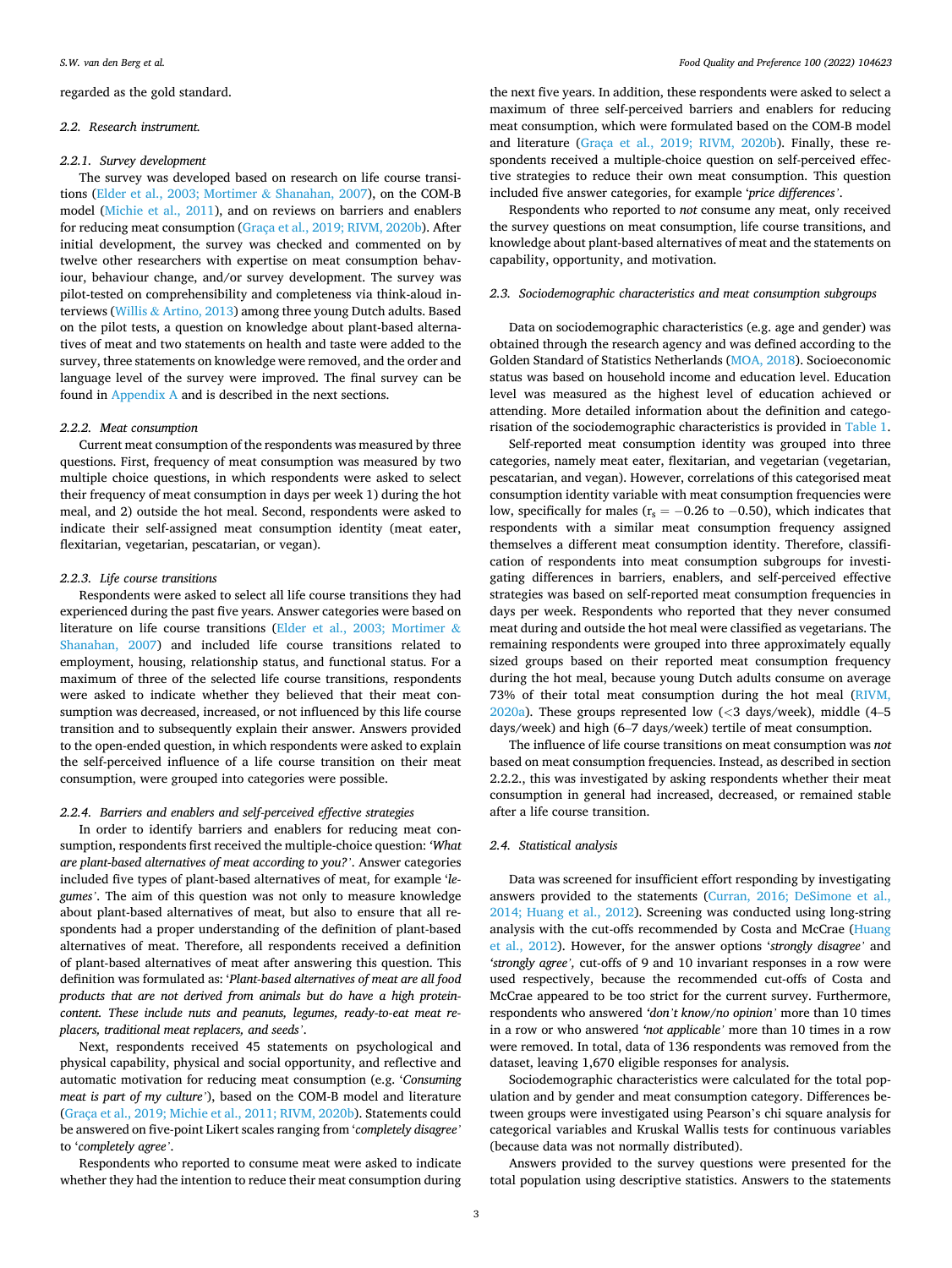<span id="page-3-0"></span>Sociodemographic characteristics of the total sample and split by meat consumption groups and gender  $(n = 1670)$  1.

|                                                 | Total        | Gender             |                      |                           | Meat consumption group <sup>7</sup> |                       |                          |                        |                                    |  |  |
|-------------------------------------------------|--------------|--------------------|----------------------|---------------------------|-------------------------------------|-----------------------|--------------------------|------------------------|------------------------------------|--|--|
|                                                 | population   | Males<br>$(n=822)$ | Females<br>$(n=848)$ | $P-value2$                | Vegetarian<br>$(n=123)$             | Low meat<br>$(n=489)$ | Middle meat<br>$(n=602)$ | High meat<br>$(n=455)$ | $P-value3$                         |  |  |
| Age (years), median (IQR)                       | 27 (21-31)   | 27 (22-31)         | 26 (21-30)           | $H = 6.08$<br>$P = 0.014$ | 26 (21-30)                          | 27 (23-31)            | 27 (21-31)               | 26 (21-31)             | $H = 9.25$<br>$P = 0.026$          |  |  |
| Gender, (%)                                     |              |                    |                      |                           |                                     |                       |                          |                        |                                    |  |  |
| Male                                            | 49.2         |                    |                      | L,                        | 15.3                                | 47.4                  | 51.4                     | 57.4                   | $\chi^2 = 70.85$                   |  |  |
| Female                                          | 50.8         |                    |                      |                           | 84.7                                | 52.6                  | 48.6                     | 42.6                   | P<0.001                            |  |  |
| Socioeconomic status <sup>4</sup> , $(\%)$      |              |                    |                      |                           |                                     |                       |                          |                        |                                    |  |  |
| Low                                             | 25.7         | 29.1               | 22.4                 | $\chi^2=9.82$             | 27.6                                | 30.8                  | 21.2                     | 25.6                   | $\chi^2=15.56$                     |  |  |
| Middle                                          | 29.8         | 28.2               | 31.4                 | $P = 0.007$               | 30.1                                | 25.4                  | 33.3                     | 29.8                   | $P = 0.016$                        |  |  |
| High                                            | 44.5         | 42.7               | 46.3                 |                           | 42.3                                | 43.8                  | 45.5                     | 44.5                   |                                    |  |  |
|                                                 |              |                    |                      |                           |                                     |                       |                          |                        |                                    |  |  |
| Education level <sup>5</sup> , $(\% )$<br>Low   |              |                    |                      | $\chi^2 =$                |                                     |                       |                          |                        | $\chi^2 = 13.31$                   |  |  |
|                                                 | 3.8          | 5.1                | 2.5                  | 25.38                     | 1.6                                 | 4.1                   | 4.3                      | 2.8                    |                                    |  |  |
| Middle                                          | 43.3         | 47.7               | 39                   | P < 0.001                 | 35                                  | 41.3                  | 42.3                     | 48.9                   | $P = 0.038$                        |  |  |
| High                                            | 52.9         | 47.1               | 58.6                 |                           | 63.4                                | 54.6                  | 53.4                     | 47.8                   |                                    |  |  |
| Work status, (%)                                |              |                    |                      |                           |                                     |                       |                          |                        |                                    |  |  |
| Employed                                        | 57.1         | 60.5               | 53.9                 | $\chi^2 =$                | 41.9                                | 57.6                  | 61.5                     | 55                     | $\chi^2 = 30.96$                   |  |  |
|                                                 |              |                    |                      | 17.30                     |                                     |                       |                          |                        |                                    |  |  |
| Entrepreneur                                    | 4.7          | 5.5                | 3.9                  | $P = 0.002$               | 4.8                                 | 6.1                   | 3.2                      | 5.3                    | $P = 0.002$                        |  |  |
| Unemployed                                      | 6.1          | 5.5                | 6.7                  |                           | 10.5                                | 7.6                   | 4.8                      | 4.8                    |                                    |  |  |
| Student                                         | 24.9         | 20.9               | 28.8                 |                           | 33.9                                | 21.2                  | 24.6                     | 26.8                   |                                    |  |  |
| Other                                           | 7.2          | 7.7                | 6.7                  |                           | 8.9                                 | 7.6                   | 6                        | 8.1                    |                                    |  |  |
| Migration background, (%)                       |              |                    |                      |                           |                                     |                       |                          |                        |                                    |  |  |
| None                                            | 83.6         | 82.3               | 84.9                 | $\chi^2 = 2.21$           | 78.5                                | 78.1                  | 85.9                     | 88                     | $\chi^2$ = 22.30                   |  |  |
| Western                                         | 7.6          | 8.4                | 6.7                  | $P = 0.332$               | 11.6                                | 9.7                   | 6.6                      | 5.4                    | $\mathrm{P}=0.001$                 |  |  |
| Non-western                                     | 8.8          | 9.2                | 8.4                  |                           | 9.9                                 | 12.2                  | 7.5                      | 6.6                    |                                    |  |  |
| Urban density <sup>6</sup> , $(\%)$             |              |                    |                      |                           |                                     |                       |                          |                        |                                    |  |  |
| Very high                                       | 29.2         | 29.5               | 28.9                 | $\chi^2 = 7.64$           | 37.7                                | 37.9                  | 28.4                     | 18.6                   | $\chi^2$ = 62.20                   |  |  |
| High                                            | 30.7         | 32.2               | 29.3                 | $P = 0.106$               | 32                                  | 31.1                  | 30.4                     | 30.6                   | $\rm P < 0.001$                    |  |  |
| Medium                                          | 15.2         | 12.8               | 17.4                 |                           | 11.5                                | 13                    | 16                       | 17.1                   |                                    |  |  |
| Low                                             | 17.7         | 18.4               | 17                   |                           | 13.9                                | 12.8                  | 18                       | 23.5                   |                                    |  |  |
| Non-urban                                       | 7.2          | 7.1                | 7.4                  |                           | 4.9                                 | 5.2                   | 7.2                      | 10.2                   |                                    |  |  |
|                                                 |              |                    |                      |                           |                                     |                       |                          |                        |                                    |  |  |
| Household composition, (%)                      |              |                    |                      |                           |                                     |                       |                          |                        |                                    |  |  |
| Single/ single parent                           | 20.2         | 19.2               | 21.1                 | $\chi^2 = 2.46$           | 22.9                                | 26.5                  | 18.1                     | 15.4                   | $\chi^2$ = 40.11                   |  |  |
| Living with partner                             | 44.1         | 45.9               | 42.5                 | $P = 0.483$               | 34.7                                | 44.1                  | 44.4                     | 46.4                   | $\rm P < 0.001$                    |  |  |
| Living with parents                             | 30           | 29.7               | 30.3                 |                           | 33.1                                | 23.2                  | 30.8                     | 35.3                   |                                    |  |  |
| Residential group/<br>student house             | 5.7          | 5.1                | 6.1                  |                           | 9.3                                 | 6.2                   | 6.6                      | 2.9                    |                                    |  |  |
|                                                 |              |                    |                      |                           |                                     |                       |                          |                        |                                    |  |  |
| Residing children, (%)                          |              |                    |                      |                           |                                     |                       |                          |                        |                                    |  |  |
| Yes                                             | 23.1         | 24.5               | 21.8                 | $\chi^2=1.67$             | 11.4                                | 23.7                  | 22.4                     | 26.8                   | $\chi^2 = 13.26$                   |  |  |
| No                                              | 76.9         | 75.5               | 78.2                 | $P = 0.197$               | 88.6                                | 76.3                  | 77.6                     | 73.2                   | $P = 0.004$                        |  |  |
| Meat consumption identity, (%)<br>Meat consumer |              |                    |                      |                           |                                     |                       |                          |                        |                                    |  |  |
| Flexitarian                                     | 52.3         | 68.8               | 45.3                 | $\chi^2=$                 | $\boldsymbol{0}$                    | 29.4                  | 62.7                     | 93.7                   | $\chi^2 =$                         |  |  |
|                                                 |              |                    |                      | 86.91                     |                                     |                       |                          |                        | 1232.93                            |  |  |
| Vegetarian<br>Unknown                           | 27.5<br>12.3 | 21.6<br>9.5        | 37.8<br>17           | P < 0.001                 | $\rm 0.8$<br>99.2                   | 59.5<br>11.2          | 31.8<br>5.5              | 5.1<br>$1.2\,$         | $\rm P < 0.001$                    |  |  |
|                                                 | 8            |                    |                      |                           |                                     |                       |                          |                        |                                    |  |  |
| Meat consumption outside the hot                |              |                    |                      |                           |                                     |                       |                          |                        |                                    |  |  |
| meal (days/week), median (IQR)                  | $3(0-4)$     | $3(2-5)$           | $2(0-4)$             | $H =$<br>84.22<br>P<0.001 | $\boldsymbol{0}$                    | $2(0-3)$              | $3(2-5)$                 | $4(3-6)$               | $H =$<br>480.84<br>$\rm P < 0.001$ |  |  |

 $^1$  Data was weighted on the variables age, gender, education level, work status, urban density, and region.<br>  $^2$  Chi-square analysis (categorical variables) or Kruskal-Wallis test (continuous variables) for comparison higher general secondary education or pre-university education, or intermediate vocational education level 1; Middle education level: senior classes higher general secondary education, senior classes pre-university education, or intermediate vocational education level 2, 3, or 4; High education level: applied university or university.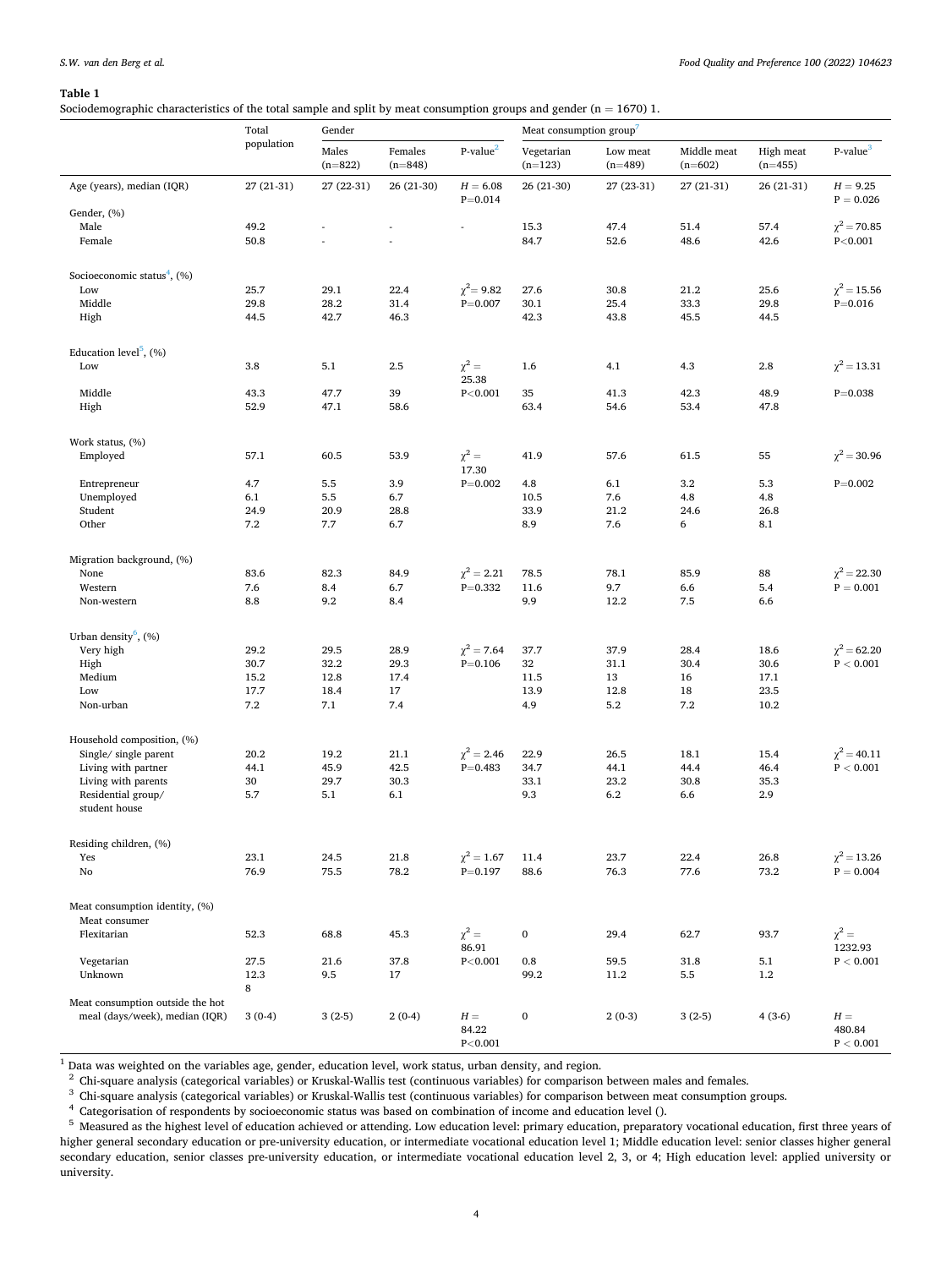<span id="page-4-0"></span> $^6\,$  Very high urban density: at least 2500 addresses per km $^2$ ; High urban density: 1500 to 2500 addresses per km $^2$ ; Medium urban density: 1000 to 1500 addresses per km<sup>2</sup>; Low urban density: 500 to 1000 addresses per km<sup>2</sup>; Very low urban density: <500 addresses per km<sup>2</sup>

. 7 Meat consumption was categorized as low (*<*3 days/week), middle (4–5 days/week) and high (6–7 days/week) based on the tertiles of meat consumption among meat consumers (vegetarians excluded)..

on capability, opportunity, and motivation were analysed continuous as well as categorical, because of the ongoing debate on whether Likert scale results can be treated as continuous variables [\(Sullivan](#page-12-0) & Artino, [2013\)](#page-12-0). For the categorical approach, five-point Likert scale answers were categorised into three groups (agree, neutral, disagree). For readability issues, only results of the categorical approach are reported in the written text of the results section.

Factor analysis was performed to investigate whether the group of statements per subscale reflect the subscale. In addition, Cronbach's alpha were calculated to measure the internal consistency of the statements within each subscale. Values *>* 0.7 were considered to be sufficient (Tavakol & [Dennick, 2011\)](#page-12-0).

Differences between gender and meat consumption subgroups were investigated with ANCOVA models (for the statements), binary logistic regression analyses (for knowledge, self-perceived barriers and enablers, and self-perceived effective strategies), and multinomial logistic regression analysis (for intention to reduce meat consumption). For the latter two types of analyses, the outcome variable was whether a respondent selected a specific answer category (yes or no). Results by gender were adjusted for meat consumption subgroup, meat consumption identity, meat consumption frequency outside the hot meal, and all sociodemographic variables that remained significantly associated with gender after correction for the three meat consumption variables (P *<* 0.05). Results by meat consumption group were adjusted for gender and for all sociodemographic variables that remained significantly associated with meat consumption group after correction for gender (P *<* 0.05).

Data was analysed using IBM SPSS Statistics version 24. Weighted percentages and means are presented. Throughout the analysis, missing data was excluded pairwise. In order to take into account the multiple tests performed, a significance level of P *<* 0.01 was used except for identification of potential confounders.

#### **3. Results**

# *3.1. Socio-demographic characteristics*

In total, 1,670 respondents were included for analysis. An overview of the sociodemographic characteristics is presented in [Table 1.](#page-3-0) The proportion of males (49.2%) and females (50.8%) was approximately equal. Compared to females, males were slightly older ( $P = 0.014$ ) and more likely to have a low socioeconomic status ( $P = 0.007$ ) and a low or middle education level (P *<* 0.001). In addition, males were more often employed, whereas females were more often student ( $P = 0.002$ ). Furthermore, males more frequently identified themselves as meat consumers (P *<* 0.001) and reported higher frequency of meat consumption outside the hot meal (P *<* 0.001) compared to females. All above-mentioned variables remained significantly associated with gender after correction for meat consumption subgroup, meat consumption identity, and meat consumption frequency outside the hot meal.

A total of 7.4% of the respondents was classified as vegetarian. Vegetarians differed from respondents with low, middle, and high meat consumption frequency in the sense that they were more likely to be female and student, whereas they were less likely to be living with a partner or having children. In addition, the proportion of men (P *<* 0.001) and the proportion of people without a migration background was higher per tertile of meat consumption ( $P = 0.001$ ). Respondents were less likely to be unemployed, to live in a high urban density area (P *<* 0.001), or to live in a residential group or student house with increasing meat consumption frequency. Differences in age and education level between meat consumption groups disappeared after correction for gender.

# *3.2. Life course transitions*

Almost all respondents (86%) had experienced at least one life course transition during the past five years ([Fig. 1](#page-5-0) The title of figure 1 lacks the reference to the colors (dark grey 'consumption decreased', light grey 'consumption increased' and grey 'no influence on meat consumption')). For each life course transition, at least some respondents reported that this life course transition had changed their meat consumption in general. The amount of respondents who reported no change in meat consumption ranged from 54% to 87%, depending on the requested transition. The life course transitions related to moving house were most frequently reported to have changed (decreased or increased) meat consumption (range 37% for moving in with partner to 47% for moving in with flatmates). Almost all life course transitions were more often reported by the respondents to have decreased their meat consumption (range 8% to 33%) as compared to have increased their meat consumption (range 4% to 16%).

The most frequently provided reasons for a decrease in meat consumption after life course transitions were *independence*  $(n = 88)$ , limited meat consumption of people in the *social environment* (n = 85), *saving money* ( $n = 43$ ), and *environment*, *animal welfare*, *and health* ( $n = 40$ ) ([Table 2\)](#page-5-0). Independence, was especially frequently reported after moving away from parents, flatmates, or partner  $(n = 41)$ . Respondents stated that these life course transitions provided the opportunity to prepare food for themselves.

The *social environment*  $(n = 41)$  was the most frequently mentioned reason for an increase in meat consumption after life course transitions, especially after moving in with one's partner ( $n = 35$ ). Respondents stated that their partner *"loves meat"*, "*eats more meat*", or *"does not like vegetarian"*.

Although many respondents either did not provide an explanation for why meat consumption was not influenced by a specific life course transition or just mentioned that their meat consumption or eating pattern *'remained stable'* (n = 436), several respondents did provide an explanation for this. An explanation that was provided relatively frequently for all life course transitions was that respondents were already *vegetarian* or had already limited their meat consumption before they experienced a specific life course transition ( $n = 170$ ). A full overview of all provided reasons for a decrease, increase, or no change in meat consumption after life course transitions can be found in Appendix B.

#### *3.3. Barriers and enablers*

In the multiple-choice question on knowledge about plant-based alternatives of meat, 19% of the respondents recognised all plant-based alternatives, with *'vegetarian pieces, meat balls, and burgers'* being selected most frequently (66%) and seeds being selected least frequently (36%). Females selected legumes significantly more frequently as compared to males (P *<* 0.001). Knowledge about plant-based alternatives was inversely associated with groups with different meat consumption frequency (Appendix B). For example, '*tofu, tempeh and seitan'*  were recognised as plant-based alternatives twice as often by vegetarians in comparison to respondents with a high meat consumption (86% vs 44%). This was the case for around 60% of the respondents with low and middle meat consumption frequency.

[Table 3](#page-6-0) shows the results of the statements on capability, opportunity, and motivation to reduce meat consumption: for all respondents,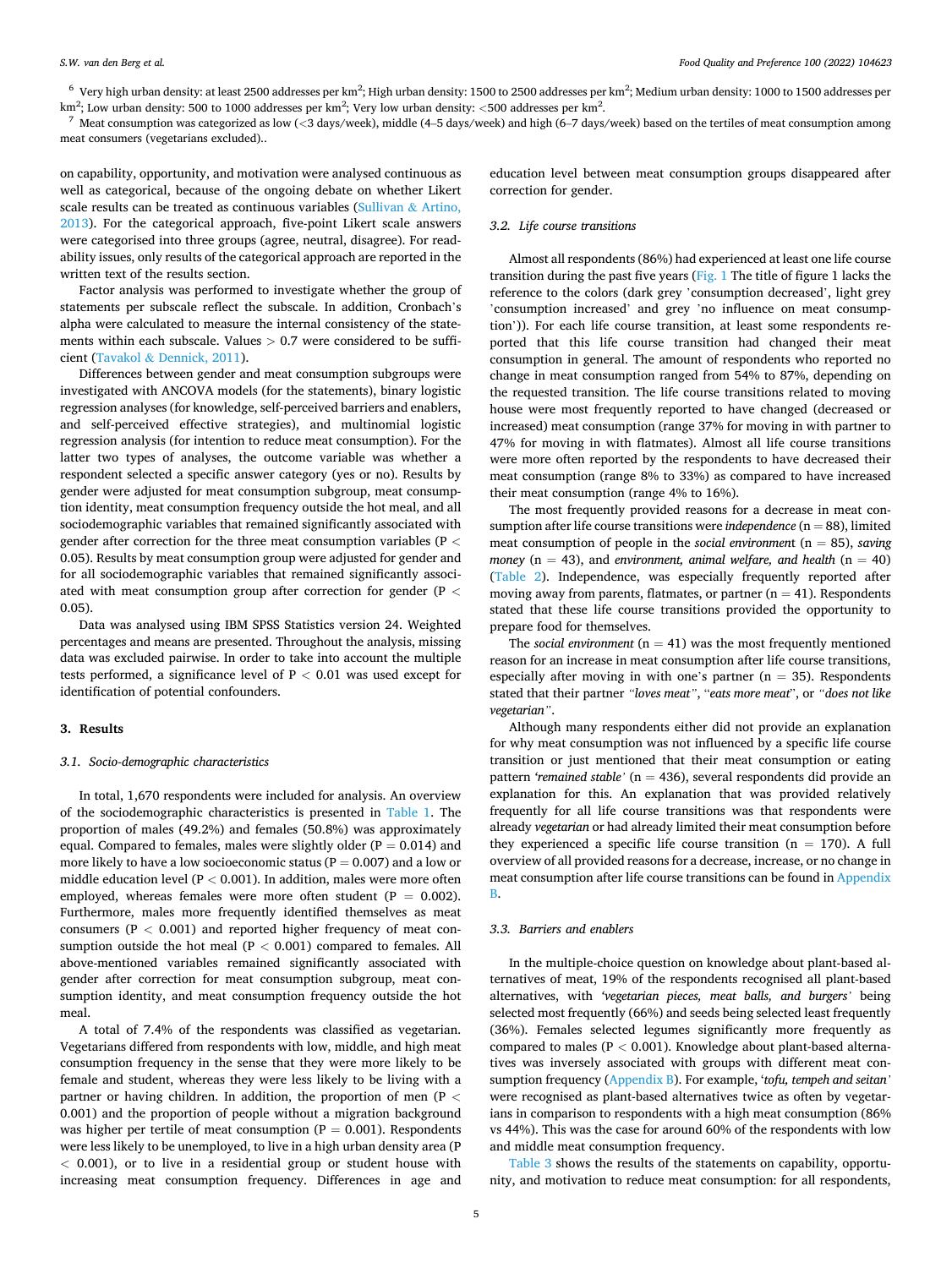<span id="page-5-0"></span>

**Fig. 1.** Self-perceived influence of experienced life course transitions on meat consumption in percentages (, consumption decreased;, consumption increased;, no influence on meat consumption).

Overview of the most frequently provided reasons for a decrease, increase, or no change in meat consumption after life course transitions.

| Reason                                     | Frequency (n) |                      |                     |                             |                                              |                           |                      |                                      |
|--------------------------------------------|---------------|----------------------|---------------------|-----------------------------|----------------------------------------------|---------------------------|----------------------|--------------------------------------|
|                                            | Total         | Getting a<br>new job | Going to<br>college | Moving in with<br>flatmates | Moving into apartment/<br>house individually | Moving in with<br>partner | Becoming a<br>parent | Getting a severe/<br>chronic disease |
| Decrease in meat consumption               |               |                      |                     |                             |                                              |                           |                      |                                      |
| Independence                               | 88            | 6                    | 22                  | 13                          | 41                                           | 6                         |                      |                                      |
| Social environment                         | 85            | 3                    | 21                  | 24                          |                                              | 25                        | 5                    |                                      |
| Saving money                               | 43            |                      | 16                  | 7                           | 14                                           |                           | 2                    |                                      |
| Environment, animal<br>welfare, and health | 40            |                      |                     |                             | 10                                           | 17                        | 13                   |                                      |
| Increase in awareness                      | 29            | 4                    | 12                  |                             | $\overline{2}$                               | 6                         | 5                    |                                      |
| Increase in meat consumption               |               |                      |                     |                             |                                              |                           |                      |                                      |
| Social environment                         | 41            |                      |                     | 4                           |                                              | 35                        | 2                    |                                      |
| Taste                                      | 10            |                      |                     |                             |                                              | $\overline{2}$            | 3                    |                                      |
| Nutritional needs                          | 10            |                      |                     |                             | 3                                            |                           | 2                    | 5                                    |
| Independence                               | 8             |                      | $\overline{2}$      |                             | 6                                            |                           |                      |                                      |
| No influence on meat consumption           |               |                      |                     |                             |                                              |                           |                      |                                      |
| Stable (meat) consumption                  | 436           | 181                  | 69                  | 7                           | 35                                           | 68                        | 67                   | 9                                    |
| Being vegetarian                           | 170           | 57                   | 32                  | 12                          | 26                                           | 21                        | 11                   | 11                                   |
| Stable living situation                    | 42            | 12                   | 30                  |                             |                                              |                           |                      |                                      |
| Social environment                         | 34            |                      |                     |                             |                                              | 30                        |                      |                                      |
| Independence                               | 28            |                      |                     | 9                           | 6                                            | 13                        |                      |                                      |
| Taste                                      | 18            |                      | 5                   |                             |                                              |                           | 9                    |                                      |

by gender, and by meat consumption frequency. The number of statements differed per sub-component of the COM-B model and Cronbach's alphas ranged from 0.43 to 0.80. After adjustment for meat consumption frequency, some statistically significant differences in agreement to the statements by gender were found, but effect sizes were small (mean difference  $\leq$  0.35). In contrast, large and statistically significant differences were identified between the four meat consumption subgroups for nearly all statements. In general, a trend was observed with higher frequency of meat consumption towards lower agreement to the statements in favour of reducing meat consumption and higher agreement to statements in favour of meat. Statements to which relatively many respondents agreed or disagreed or with large difference by meat consumption group are described below.

The findings regarding the sub-component *psychological capability*  showed that 54% (mean 3.4) of the respondents reported to know how

to replace meat in a dish with plant-based alternatives which was much more the case among vegetarians compared to those with a high meat consumption (adjusted mean  $= 4.6$  vs 2.8). In addition, 32% (mean 2.7) of the respondents find it hard to come up with a dish without meat. Agreement on this statement was more as twice at high among those with a high meat consumption compared to vegetarians (adjusted means 3.6 vs 1.4). Furthermore 69% (mean 3.7) of the respondents reported to have knowledge about the consequences of meat on the environment (4.4 among vegetarians and 3.3 among high meat consumers).

Regarding *physical capability,* 39% (mean 3.0) of the respondents find it difficult to replace meat in a dish with plants based alternatives, which was especially reported by respondents with a high meat consumption compared to vegetarians (adjusted mean 3.6 vs 1.6). In addition, 66% (mean 3.6) of the respondents found it easy to prepare a meal with a smaller portion of meat than they were used to (3.9 among vegetarians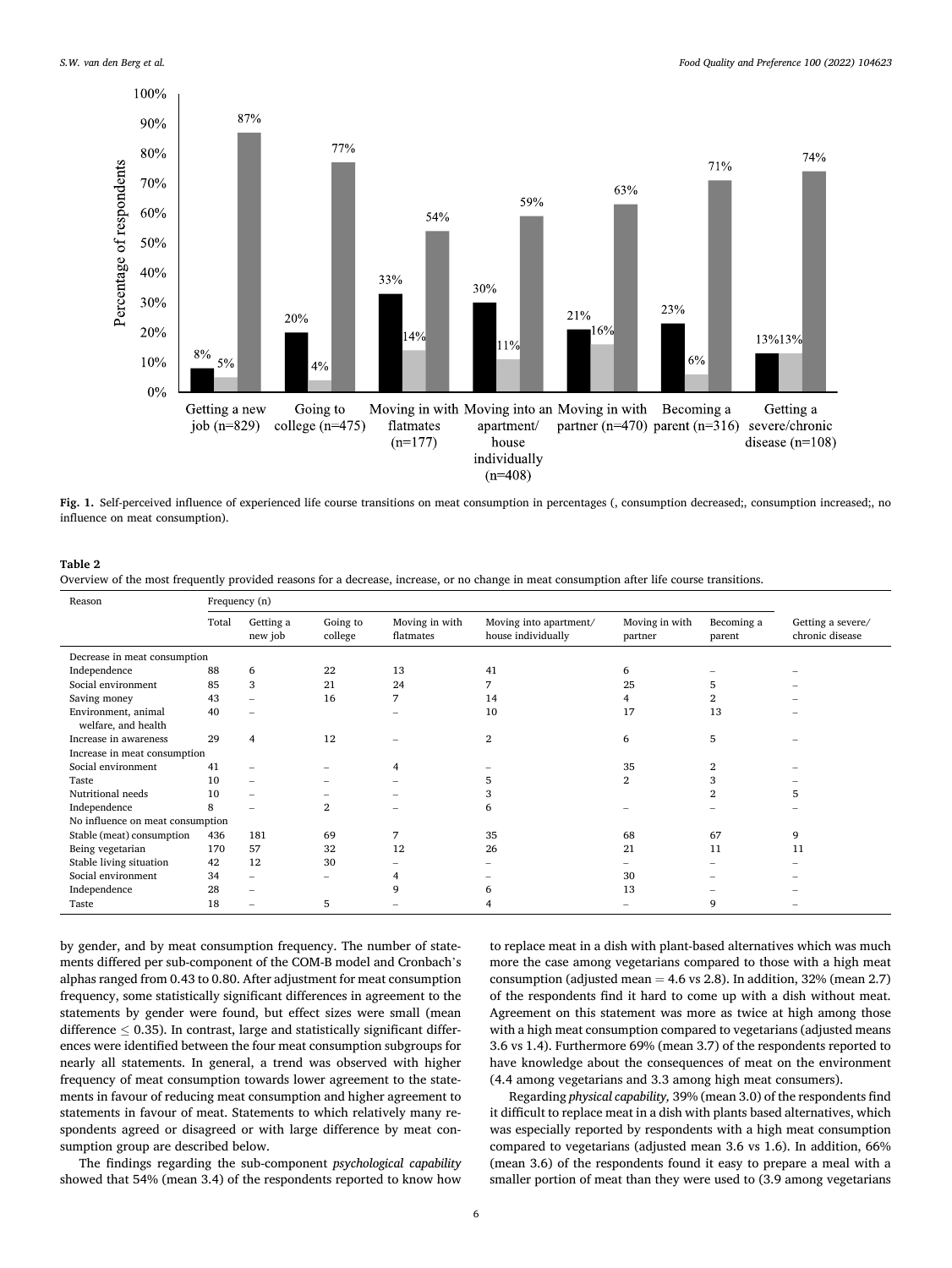# <span id="page-6-0"></span>*S.W. van den Berg et al.*

## **Table 3**

(Adjusted) means for the statements on capability, opportunity, and motivation to reduce meat consumption for the total population and split by meat consumption<br>groups and gender (n = 1670).<sup>1,2</sup>

|                                                                                                                                                                         | Total                    |             | Meat consumption groups mean $(se)^3$ |                          |                          |              |
|-------------------------------------------------------------------------------------------------------------------------------------------------------------------------|--------------------------|-------------|---------------------------------------|--------------------------|--------------------------|--------------|
|                                                                                                                                                                         | population<br>mean(sd)   | Vegetarian  | Low                                   | Middle                   | High                     | P-value<br>5 |
| Psychological capability (Cronbach's Alpha $4 = 0.52$ )<br>1. I know how to replace meat in a dish with plant-based alternatives                                        | 3.43(1.06)               | 4.57(0.10)  | 3.62                                  | 3.19                     | 2.83                     | ***          |
| 2. I find it hard to come up with a dish without meat                                                                                                                   | 2.72(1.19)               | 1.39(0.11)  | (0.07)<br>2.47                        | (0.07)<br>3.01           | (0.07)<br>3.63           | ***          |
| 3. I know which consequences meat consumption has on the environment                                                                                                    | 3.73 (0.92)              | 4.42 (0.09) | (0.07)<br>3.72                        | (0.07)<br>3.59           | (0.08)<br>3.30           | ***          |
| 4. I know how much meat I am allowed to eat according to the Wheel of Five                                                                                              | 2.88(1.06)               | 2.66(0.11)  | (0.06)<br>3.08                        | (0.06)<br>2.94           | (0.07)<br>2.84           | $* * *$      |
| Physical capability (Cronbach's Alpha = $0.58$ )<br>5. I find it difficult to replace meat in a dish with plant-based alternatives                                      |                          | 1.57(0.12)  | (0.08)                                | (0.08)                   | (0.08)                   | ***          |
| 6. I find it easy to locate plant-based alternatives for meat in the (online) stores                                                                                    | 2.97(1.21)<br>3.54(1.04) | 4.31(0.11)  | 2.76<br>(0.08)<br>3.59                | 3.10<br>(0.08)<br>3.29   | 3.61<br>(0.09)<br>3.17   | ***          |
|                                                                                                                                                                         | 3.15(1.09)               | 3.50(0.12)  | (0.08)<br>3.24                        | (0.08)<br>3.07           | (0.08)<br>2.83           | ***          |
| 7. I find it easy to locate plant-based alternatives for meat in restaurants<br>8. I find it easy to locate plant-based alternatives for meat at takeaways and delivery | 2.93(1.07)               | 3.29(0.12)  | (0.09)<br>2.97                        | (0.09)<br>2.80           | (0.09)<br>2.76           | ***          |
| restaurants<br>9. I find it easy to prepare a meal with a smaller portion of meat than I am used to                                                                     | 3.58(0.98)               | 3.93(0.16)  | (0.09)<br>3.74                        | (0.09)<br>3.65           | (0.09)<br>3.17           | ***          |
| Physical opportunity (Cronbach's Alpha = $0.43$ )                                                                                                                       |                          |             | (0.07)                                | (0.07)                   | (0.08)                   |              |
| 10. It takes less time to prepare a meal without meat than to prepare a meal with meat                                                                                  | 2.95(1.00)               | 3.60(0.11)  | 3.35<br>(0.07)                        | 2.90<br>(0.07)           | 2.84<br>(0.08)           | ***          |
| 11. It takes too much time to prepare a meal with a plant-based alternative of meat                                                                                     | 2.52(1.07)               | 1.73(0.11)  | 2.62<br>(0.08)                        | 2.85<br>(0.08)           | 2.86<br>(0.08)           | ***          |
| 12. The (online) stores offer satisfying plant-based alternatives for meat                                                                                              | 3.71 (0.88)              | 3.91(0.10)  | 3.58<br>(0.07)                        | 3.50<br>(0.07)           | 3.38<br>(0.07)           | ***          |
| 13. Restaurants offer satisfying plant-based alternatives for meat                                                                                                      | 3.27 (0.99)              | 3.26(0.11)  | 3.21<br>(0.08)                        | 3.21<br>(0.08)           | 2.99<br>(0.08)           | **           |
| 14. Takeaways and delivery restaurants offer satisfying plant-based alternatives for meat                                                                               | 3.05(0.98)               | 3.11(0.11)  | 3.00<br>(0.08)                        | 2.92<br>(0.08)           | 2.78<br>(0.09)           | $* *$        |
| 15. The canteen at work or school offers satisfying plant-based alternatives for meat                                                                                   | 2.93(1.14)               | 2.75(0.15)  | 2.84<br>(0.10)                        | 2.91<br>(0.10)           | 2.80<br>(0.11)           | N.S.         |
| 16. Plant-based alternatives of meat are more expensive than meat                                                                                                       | 3.61(0.98)               | 3.32(0.11)  | 3.62<br>(0.08)                        | 3.87<br>(0.08)           | 3.85<br>(0.08)           | ***          |
| Social opportunity (Cronbach's Alpha = $0.76$ )<br>17. My friends find it important to eat meat                                                                         | 3.32(1.01)               | 3.03(0.11)  | 3.24                                  | 3.56                     | 3.90                     | ***          |
| 18. My household finds it important to eat meat                                                                                                                         | 3.39(1.07)               | 2.80(0.13)  | (0.07)<br>3.15                        | (0.07)<br>3.61           | (0.08)<br>3.90           | ***          |
| 19. My family finds it important to eat meat                                                                                                                            | 3.46(1.00)               | 2.85(0.11)  | (0.08)<br>3.30                        | (0.08)<br>3.57           | (0.09)<br>4.03           | ***          |
| 20. My colleagues/ fellow students find it important to eat meat                                                                                                        | 3.24(0.97)               | 3.25(0.11)  | (0.07)<br>3.33                        | (0.07)<br>3.40           | (0.08)<br>3.71           | ***          |
| 21. Eating meat is part of my culture                                                                                                                                   | 3.31(1.18)               | 1.98(0.11)  | (0.08)<br>3.15<br>(0.08)              | (0.08)<br>3.62<br>(0.08) | (0.08)<br>4.06<br>(0.08) | ***          |
| 22. My friends accept people who want to eat less meat                                                                                                                  | 3.87(0.86)               | 3.97 (0.09) | 3.81<br>(0.06)                        | 3.63<br>(0.06)           | 3.50<br>(0.07)           | ***          |
| 23. My household takes people who want to eat less meat into account                                                                                                    | 3.65 (1.02)              | 4.54(0.13)  | 3.92<br>(0.08)                        | 3.63<br>(0.08)           | 3.29<br>(0.09)           | ***          |
| 24. My colleagues/ fellow students accept people who want to eat less meat                                                                                              | 3.86 (0.82)              | 3.74 (0.09) | 3.70<br>(0.07)                        | 3.66<br>(0.07)           | 3.60<br>(0.07)           | N.S.         |
| 25. My family takes people who want to eat less meat into account                                                                                                       | 3.67(0.96)               | 4.33(0.10)  | 3.85<br>(0.07)                        | 3.53<br>(0.07)           | 3.36<br>(0.08)           | $***$        |
| 26. I can decide for myself whether I eat meat or not                                                                                                                   | 4.31(0.74)               | 4.71 (0.08) | 4.27<br>(0.05)                        | 4.20<br>(0.05)           | 4.31<br>(0.06)           | ***          |
| 27. People in my environment eat less and less meat                                                                                                                     | 3.38(1.02)               | 3.72 (0.11) | 3.55<br>(0.07)                        | 3.22<br>(0.07)           | 2.85<br>(0.08)           | $* * *$      |
| Reflective motivation (Cronbach's Alpha = $0.80$ )<br>28. The environment plays an important role in my decision whether to eat meat                                    | 3.18(1.19)               | 4.35(0.12)  | 3.62                                  | 3.10                     | 2.51                     | ***          |
| 29. Animal welfare plays an important role in my decision whether to eat meat                                                                                           | 3.25(1.18)               | 4.59(0.12)  | (0.08)<br>3.67                        | (0.08)<br>3.15           | (0.08)<br>2.65           | ***          |
| 30. My health plays an important role in my decision whether to eat meat                                                                                                | 3.29(1.07)               | 3.71 (0.12) | (0.08)<br>3.58                        | (0.08)<br>3.28           | (0.08)<br>3.30           | ***          |
| 31. My decision whether to eat meat is mainly based on price                                                                                                            | 2.55(1.08)               | 1.48(0.11)  | (0.08)<br>2.66                        | (0.08)<br>2.81           | (0.08)<br>2.61           | ***          |
| 32. My decision whether to eat meat mainly depends on what I enjoy eating                                                                                               | 3.71 (1.02)              | 1.95(0.10)  | (0.08)<br>3.66                        | (0.08)<br>3.98           | (0.08)<br>4.11           | ***          |
| 33. A dish without meat lacks flavour                                                                                                                                   | 2.59(1.22)               | 1.53(0.11)  | (0.06)<br>2.48                        | (0.06)<br>2.85<br>(0.08) | (0.07)<br>3.41<br>(0.08) | ***          |
|                                                                                                                                                                         |                          |             | (0.08)                                |                          |                          |              |

(*continued on next page*)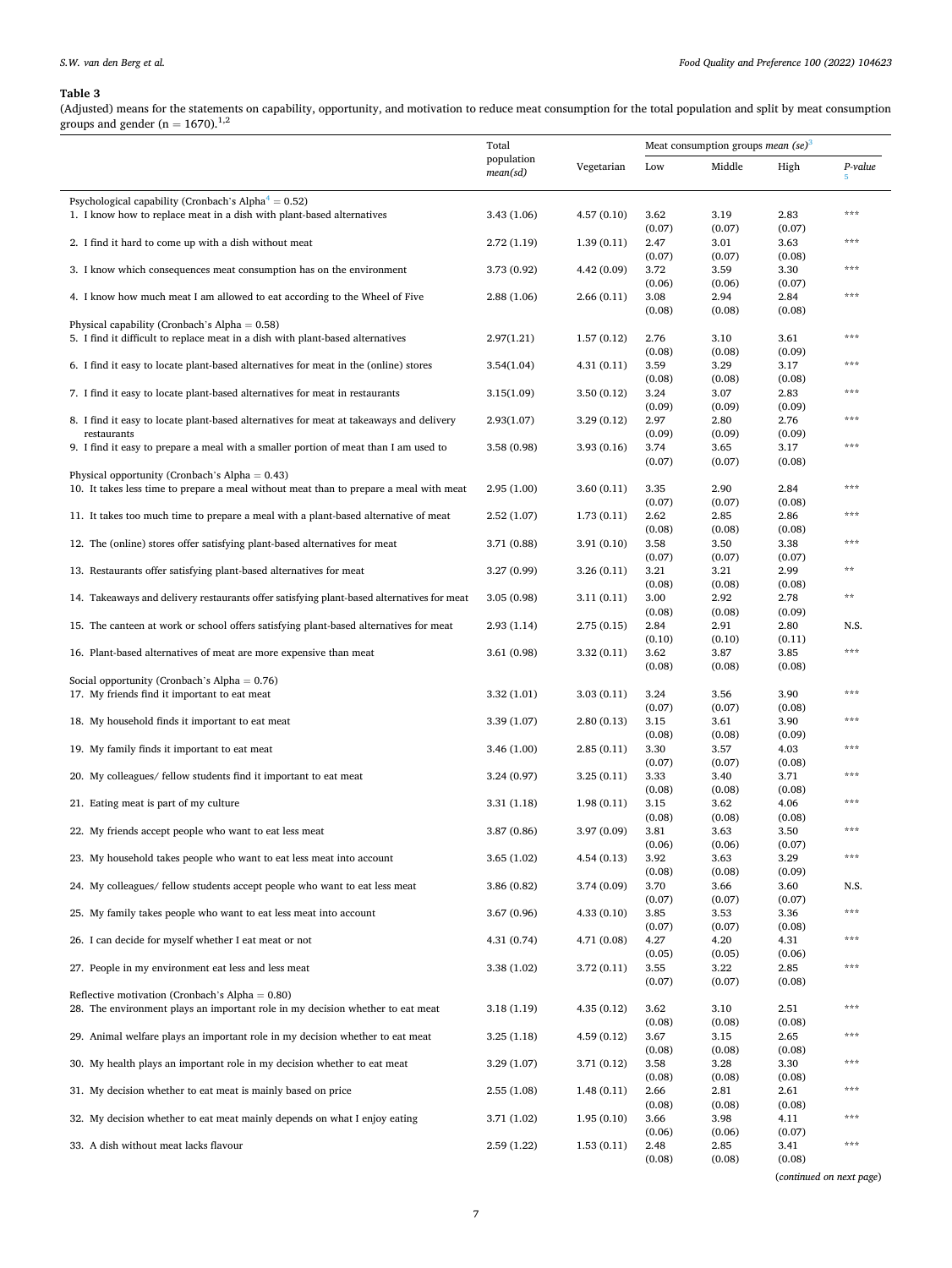#### <span id="page-7-0"></span>**Table 3** (*continued* )

|                                                                                            | Total                  |            | Meat consumption groups <i>mean</i> (se) <sup>3</sup> |        |        |         |
|--------------------------------------------------------------------------------------------|------------------------|------------|-------------------------------------------------------|--------|--------|---------|
|                                                                                            | population<br>mean(sd) | Vegetarian | Low                                                   | Middle | High   | P-value |
| 34. Eating meat is important to stay healthy                                               | 3.25(1.11)             | 1.54(0.10) | 3.20                                                  | 3.52   | 3.92   | ***     |
|                                                                                            |                        |            | (0.07)                                                | (0.07) | (0.07) |         |
| 35. A plant-based alternative of meat is healthier than meat                               | 3.03(1.03)             | 4.20(0.10) | 3.34                                                  | 2.92   | 2.60   | ***     |
|                                                                                            |                        |            | (0.07)                                                | (0.07) | (0.08) |         |
| 36. I like trying vegetarian dishes                                                        | 3.46(1.18)             | 4.63(0.11) | 3.86                                                  | 3.42   | 2.62   | ***     |
|                                                                                            |                        |            | (0.07)                                                | (0.07) | (0.08) |         |
| 37. A meal without meat is not satisfying [filling]                                        | 2.64(1.23)             | 1.64(0.12) | 2.59                                                  | 3.00   | 3.45   | ***     |
|                                                                                            |                        |            | (0.08)                                                | (0.08) | (0.09) |         |
| 38. It is natural to eat meat                                                              | 3.57(1.01)             | 2.05(0.09) | 3.42                                                  | 3.79   | 4.23   | ***     |
|                                                                                            |                        |            | (0.06)                                                | (0.06) | (0.07) |         |
| Automatic motivation (Cronbach's Alpha = $0.79$ )                                          |                        |            |                                                       |        |        |         |
| 39. I enjoy eating meat                                                                    | 4.00(1.03)             | 1.69(0.08) | 3.75                                                  | 4.11   | 4.44   | ***     |
|                                                                                            |                        |            | (0.06)                                                | (0.06) | (0.06) |         |
| 40. I enjoy a meal with meat more than a meal with a plant-based alternative of meat       | 3.31(1.26)             | 1.76(0.11) | 3.08                                                  | 3.75   | 4.26   | ***     |
|                                                                                            |                        |            | (0.08)                                                | (0.07) | (0.08) |         |
| 41. I enjoy a meal with a small portion of meat as much as a meal with a normal portion of | 3.50(1.03)             | 2.50(0.13) | 3.72                                                  | 3.62   | 3.17   | ***     |
| meat                                                                                       |                        |            | (0.07)                                                | (0.07) | (0.08) |         |
| 42. Eating meat is my habit                                                                | 3.31(1.19)             | 1.39(0.10) | 3.12                                                  | 3.70   | 4.02   | ***     |
|                                                                                            |                        |            | (0.07)                                                | (0.07) | (0.07) |         |
| 43. I thoughtlessly add meat to my meals                                                   | 3.00(1.26)             | 1.41(0.11) | 2.76                                                  | 3.48   | 3.91   | ***     |
|                                                                                            |                        |            | (0.08)                                                | (0.08) | (0.08) |         |
| 44. When meat is offered to me, I accept it                                                | 3.77(1.09)             | 1.18(0.08) | 3.53                                                  | 3.97   | 4.30   | ***     |
|                                                                                            |                        |            | (0.06)                                                | (0.06) | (0.06) |         |
| 45. I feel guilty when eating meat                                                         | 2.40(1.21)             | 4.34(0.12) | 2.72                                                  | 2.25   | 1.77   | ***     |
|                                                                                            |                        |            | (0.07)                                                | (0.07) | (0.08) |         |

<sup>1</sup>Data was weighted on the variables age, gender, education level, work status, urban density, and region.<br><sup>2</sup>Statements could be answered on five-point Likert scales ranging from 'completely disagree' to 'complete

 $^{2}$ Statements could be answered on five-point Likert scales ranging from 'completely disagree' to 'completely agree'.<br><sup>3</sup> Low, middle an d high meat consumption groups were based on the tertiles of meat consumption amon socioeconomic status, and work status. \*\*P *<* 0.01; \*\*\*P *<* 0.001.

and 3.2 among high meat consumers). Furthermore, 61% of the respondents found it easy to locate plant-based alternatives in the stores, although fewer respondents agreed that it was easy to locate such foods in restaurants or takeaways and delivery restaurants (43% and 35%). This trend was also visible by group of meat consumption frequency.

Results regarding *physical opportunity* showed that 19% (mean 2.5) of the respondents agreed that it takes too much time to prepare a meal with a plant-based alternative, which was more often agreed by those with a high meat consumption compared to vegetarians (adjusted mean 2.9 vs 1.7). Furthermore, 69% agreed that online stores offered satisfying plant-based alternatives for meat although fewer respondents agreed this was the case in restaurants (45%), takeaways and delivery restaurants (37%), and canteens at work or school (37%). Differences between meat consumption groups were relatively small (adjusted mean *<* 0.6).

Results related to the sub-component *social opportunity* showed that more than 60% of the respondents found that friends, the household, family members, and colleagues or fellow students accepted or took into account people who wanted to eat less meat (range 64% to 76%). The largest difference between meat consumption groups was found for the statement that their household takes people who want to eat less meat into account (adjusted mean 4.5 among vegetarians and 3.3 among high meat consumers). Nearly all respondents (91%; mean 4.3) reported to be able to decide for themselves whether they consumed meat or not.

Concerning *reflective motivation*, nearly half of the respondents agreed that the environment, animal welfare and health plays a role in their decision whether to eat meat. Almost 75% answered that their decision whether to consume meat was mainly based on what they enjoyed eating and almost 25% answered that this decision was mainly based on price. Those results largely differed by meat consumption groups. Adjusted means for the statements regarding enjoyment and price were approximately as twice as high among all meat consumption groups compared to vegetarians. This was the other way around for the

statements regarding environment and animal welfare which were highly agreed by vegetarians. In addition, 65% (mean 3.6) of the respondents agreed that it is natural to eat meat. Nevertheless, only 27% (mean 2.6) of the respondents found that a dish without meat lacked flavour and 29% (mean 2.6) reported that a meal without meat was not satisfying. Agreement on those statements was twice as high among respondents with a high meat consumption compared to vegetarians.

Results for *automatic motivation* were that most of the respondents (80%; mean 4.0) enjoyed eating meat, 60% (mean 3.5) reported to enjoy a meal with a small portion of meat as much as a meal with a normal portion of meat, and 75% (adjusted mean 3.8) reported to accept meat when it was offered to them. Agreement on those statements was much higher among those with a high meat consumption compared to vegetarians. In addition, 20% (adjusted mean 2.4) felt guilty when consuming meat, which was more agreed on by vegetarians compared to meat consumers (adjusted mean 4.3 vs 1.8). Compared to the other subcomponents the largest differences between groups of meat consumption were found among statements regarding automatic motivation.

Half of the respondents who consumed meat at least sometimes had the intention to reduce their meat consumption during the next five years, whereas 34% of the respondents did not intend to do so. The intention to reduce meat consumption was comparable between males and females, but differed statistically significant between groups of meat consumption frequency (Appendix B). One third of the respondents with a high meat consumption reported to have the intention to reduce meat consumption compared to just over half of those with middle and low meat consumption.

Among meat consumers, the most frequently selected reasons for reducing meat consumption in the future were the environment (53%) and animal welfare (49%) [\(Table 4](#page-8-0)). Health (39%) and saving money (26%) were also frequently selected reasons. The most frequently selected self-perceived barrier for reducing meat consumption was taste (57%) [\(Table 4](#page-8-0)). In addition, the price of alternatives for meat (33%)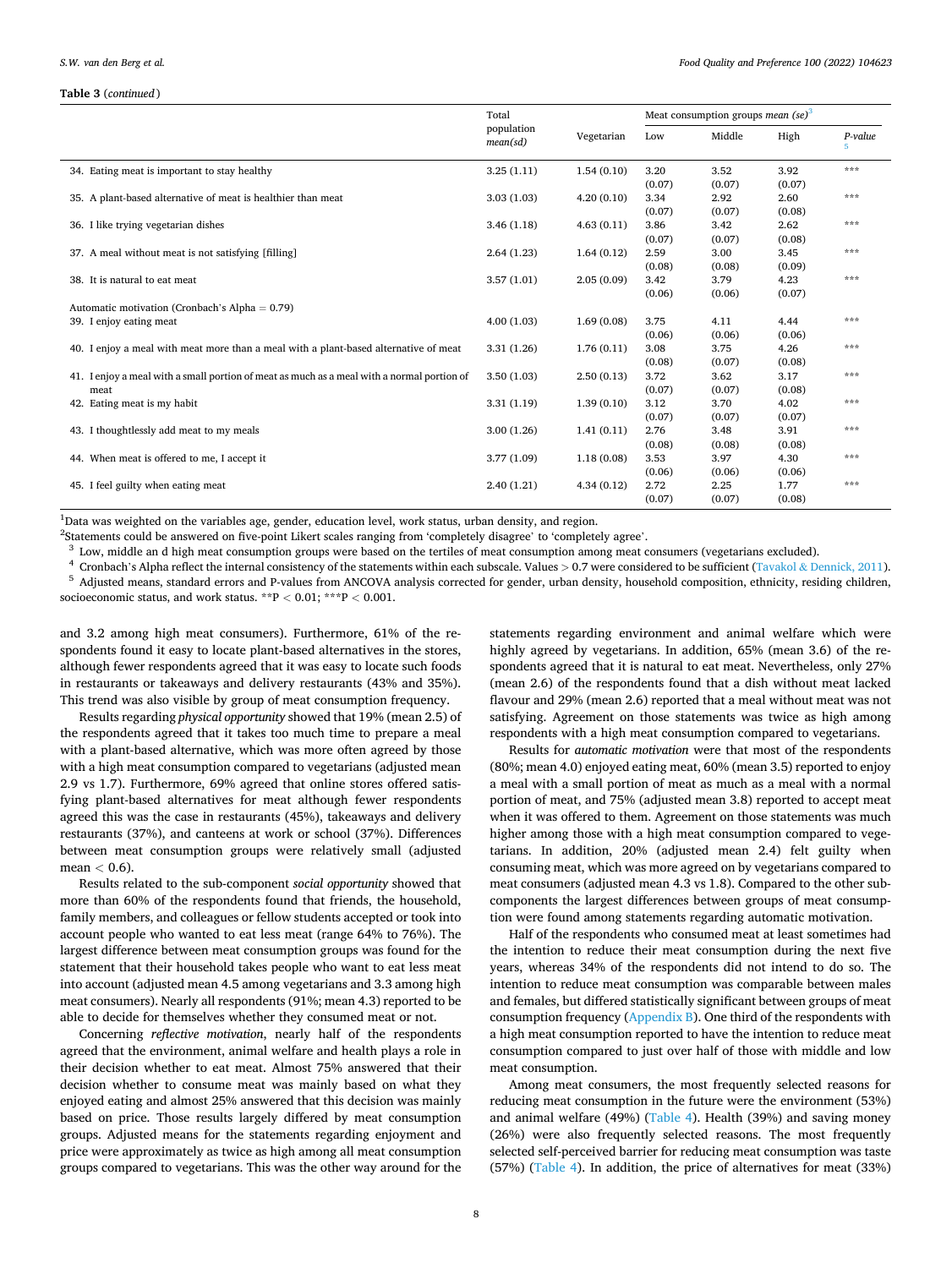<span id="page-8-0"></span>Self-perceived enablers and barriers for reducing meat consumption for the total population and split by meat consumption groups and gender  $(n = 1546)^1$ .

|                                                                     | Total population (%) | Gender (%)     |        |         | Meat consumption tertiles (%) |                |                |            |  |
|---------------------------------------------------------------------|----------------------|----------------|--------|---------|-------------------------------|----------------|----------------|------------|--|
|                                                                     |                      | Male           | Female | P-value | Low                           | Middle         | High           | $P-value2$ |  |
| Reasons for reducing meat consumption                               |                      |                |        |         |                               |                |                |            |  |
| Environment                                                         | 53                   | 46             | 60     | N.S.    | 59                            | 60             | 35             | ***        |  |
| Animal welfare                                                      | 49                   | 43             | 57     | N.S.    | 59                            | 53             | 35             | ***        |  |
| Health                                                              | 39                   | 36             | 42     | N.S.    | 45                            | 38             | 34             | **         |  |
| Save money                                                          | 26                   | 25             | 27     | N.S.    | 25                            | 24             | 29             | N.S.       |  |
| People in the social environment                                    | 7                    | 9              | 5      | $**$    | 9                             | 6              | 6              | N.S.       |  |
| Taste                                                               | 6                    | 4              | 8      | $**$    | 9                             | 4              | 3              | ***        |  |
| Save time during cooking                                            | 6                    | 6              | 6      | N.S.    | 7                             | 5              | 7              | N.S.       |  |
| Other $3$                                                           | 2                    | $\overline{2}$ | 2      | N.S.    | $\overline{2}$                | $\overline{2}$ | $\overline{2}$ | N.S.       |  |
| None, I would never reduce my meat consumption                      | 12                   | 16             | 8      | N.S.    | 5                             | 10             | 23             | ***        |  |
| % With more than one reason                                         | 60                   | 55             | 64     | ***     | 73                            | 68             | 49             | ***        |  |
| Barriers for reducing meat consumption                              |                      |                |        |         |                               |                |                |            |  |
| Taste                                                               | 57                   | 57             | 58     | N.S.    | 46                            | 59             | 69             | ***        |  |
| Price of alternatives of meat                                       | 33                   | 34             | 33     | N.S.    | 28                            | 36             | 36             | **         |  |
| Habit                                                               | 26                   | 26             | 25     | N.S.    | 20                            | 27             | 30             | N.S.       |  |
| Limited offer of plant-based alternatives of meat with good quality | 17                   | 18             | 17     |         | 19                            | 16             | 16             | N.S.       |  |
| Convenience                                                         | 15                   | 13             | 16     | N.S.    | 12                            | 18             | 13             | N.S.       |  |
| Lack of knowledge about alternatives of meat                        | 15                   | 15             | 15     | N.S.    | 10                            | 17             | 18             | ***        |  |
| Health                                                              | 14                   | 14             | 13     | N.S.    | 15                            | 12             | 15             | N.S.       |  |
| People in the social environment                                    | 13                   | 10             | 17     | $* *$   | 14                            | 13             | 12             | N.S.       |  |
| Lack of skills for preparing a meal without meat                    | 10                   | 9              | 11     | N.S.    | 7                             | 12             | 11             | **         |  |
| Satiety                                                             | 9                    | 11             | 6      | N.S.    | 8                             | 8              | 12             | N.S.       |  |
| More time is required for preparing a meal without meat             | 4                    | 4              | 3      | N.S.    | $\overline{2}$                | $\overline{4}$ | $\overline{4}$ | N.S.       |  |
| None                                                                | 6                    | 6              | 5      | N.S.    | 11                            | 4              | $\overline{2}$ | ***        |  |
| Other $3$                                                           |                      | $\Omega$       | 1      | N.S.    | 1                             | $\Omega$       | $\mathbf{0}$   | N.S.       |  |
| % With more than one barrier                                        | 59                   | 58             | 60     | **      | 57                            | 69             | 64             | **         |  |

 $\frac{1}{2}$  Data was weighted on the variables age, gender, education level, work status, urban density and region.<br>
<sup>2</sup> Among respondents who consumed meat at least sometimes and who did not report that they would never re children, socioeconomic status, and work status. \*\*P < 0.01; \*\*\*P < 0.001.<br><sup>3</sup> Answers provided by respondents who selected the 'other, namely...' category were classified in one of the predefined answer categories whenev

and habits (28%) were frequently selected barriers. Analysis by gender and groups of meat consumption frequency showed the same ranking of self-perceived barriers and enablers. However, some large differences between level of meat consumption was were observed. Environment and animal welfare were selected nearly as twice often as reason to reduce meat consumption by respondents with a low meat consumption compared to those with higher meat consumption. Regarding barriers to reduce meat consumption, taste was more often selected by respondents with a high meat consumption compared to those with a lower meat consumption frequency (69% vs 46%).

An overview of all barriers and enablers to reduce meat consumption identified in this study are presented in [Table 6.](#page-10-0)

# *3.4. Self-perceived effective strategies to reduce meat consumption*

Among meat consumers, the most often selected self-perceived effective strategy for reducing meat consumption was price reduction of plant-based alternatives of meat (58%). This reason was more selected by female than male (63% vs 52%) and by respondents in the middle meat consumption category compared to those with a low meat consumption (62% vs 53). The second most often selected effective strategy to reduce meat consumption was recipes for vegetarian meals (40%) which was more often selected by female than male (47% vs 33%). The third most often selected strategy was more attractive plant-based alternatives of meat, which did not differ by subgroups (33%; [Table 5](#page-9-0)). The ranking of the three most frequently reported strategies was similar by gender and meat consumption groups.

# **4. Discussion**

This study among 1806 young Dutch adults aimed to describe the self-perceived influence of life course transitions on meat consumption, the experienced barriers and enablers (using the COM-B model), and self-perceived effective strategies for reducing meat consumption.

This study showed that all inquired life course transitions were more frequently reported by the respondents to have decreased than to have increased their meat consumption. Especially the life course transitions related to moving house have decreased respondents' meat consumption, with a change in the social environment and an increase in independence being frequently mentioned reasons for this change. In addition, barriers and enablers to reduce meat consumption were identified for all three aspects of the COM-B model (capability, opportunity, and motivation). The most important self-perceived reasons for reducing meat consumption in the future were the environment, animal welfare, health and saving money. The most frequently selected selfperceived barriers were taste, the price of alternatives of meat and habits. Self-perceived most effective strategies for reducing meat consumption were a price reduction of plant-based alternatives of meat, recipes for vegetarian meals and more attractive plant-based alternatives. Results were more or less comparable between males and females. In contrast, large differences were identified between meat consumption subgroups.

As far as known, this was the first quantitative study providing insights into the self-perceived influence of life course transitions on meat consumption. Interestingly, results indicated that life course transitions in general are more likely to decrease than to increase meat consumption. This finding might have been prone to recall bias or social desirability bias [\(Bound et al., 2001\)](#page-12-0), so more research is required to confirm this finding. Looking at different types of life course transitions, especially moving house which often coincided with leaving the parental home in the current study was frequently reported by young adults to decrease their meat consumption. This finding is in line with a recent published qualitative study (Kemper & [White, 2021\)](#page-12-0) that reported that young adults are encouraged to reduce meat consumption due to a transition away from home which is enabled amongst others through increased control in food purchasing and cooking, and encouragement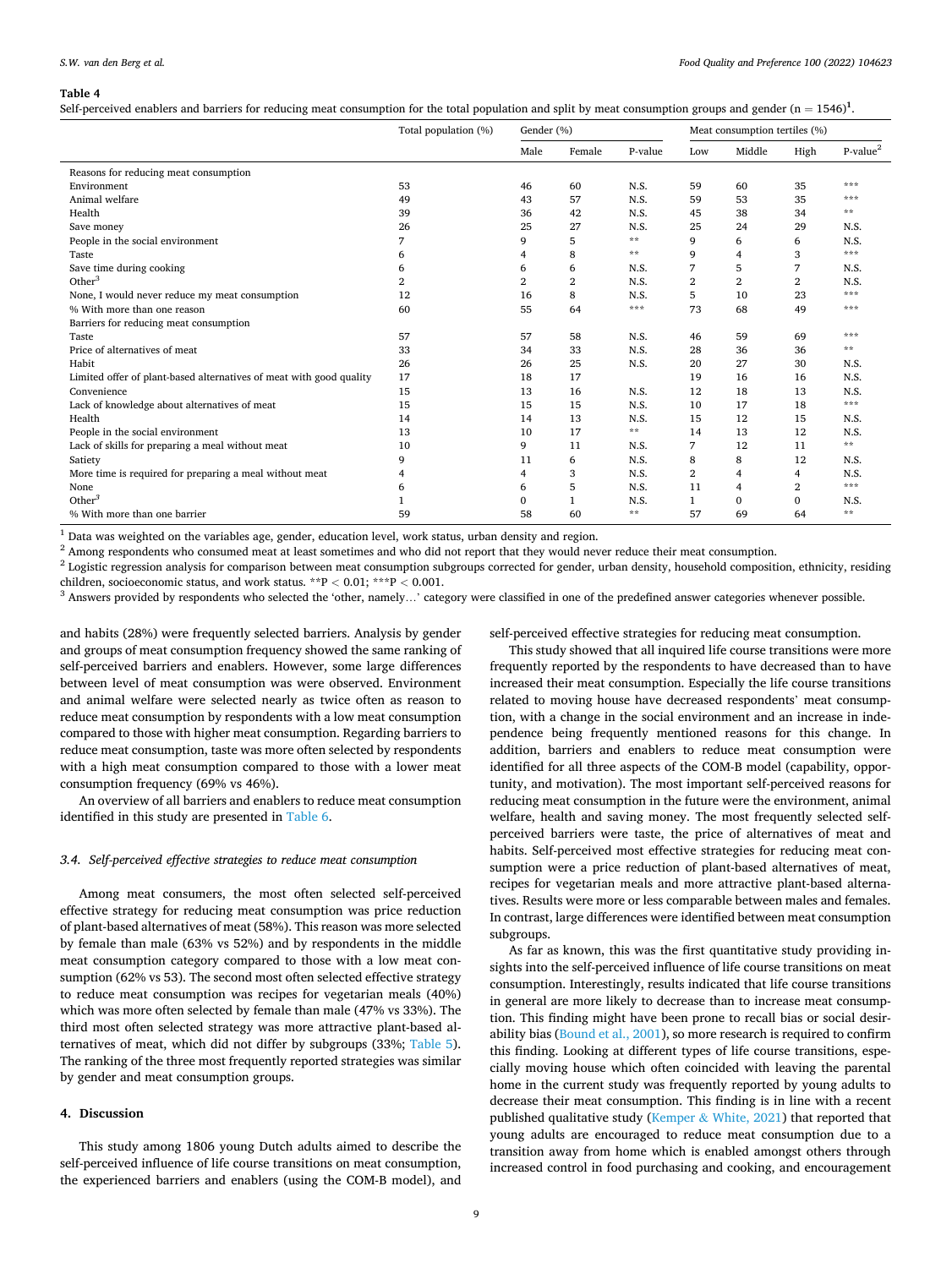#### <span id="page-9-0"></span>*S.W. van den Berg et al.*

#### **Table 5**

Self-perceived effective strategies to reduce meat consumption for respondents who consumed meat at least sometimes and who did not report that they would never reduce their meat consumption ( $n = 1361$ )<sup>1</sup>.

| Strategy                                                                                       | Total population (%) | Gender (%)   |              | Meat consumption tertile (%) |              |              |              |                 |
|------------------------------------------------------------------------------------------------|----------------------|--------------|--------------|------------------------------|--------------|--------------|--------------|-----------------|
|                                                                                                |                      | Males        | Females      | $P-$                         | Low          | Middle       | High         | р.              |
| A reduction of the price of plant-based alternatives of meat                                   | 58                   | 52           | 63           | $\star\star$                 | 53           | 62           | 57           | $\star$ $\star$ |
| Recipes for vegetarian meals                                                                   | 40                   | 33           | 47           | ***                          | 38           | 44           | 37           | N.              |
|                                                                                                |                      |              |              |                              |              |              |              | S.              |
| More attractive plant-based alternatives of meat                                               | 33                   | 30           | 37           | N.<br>S.                     | 32           | 37           | 31           | N.              |
| Lower meat consumption of people in the social environment                                     | 26                   | 21           | 31           | $**$                         | 24           | 27           | 28           | S.<br>N.        |
|                                                                                                |                      |              |              |                              |              |              |              | S.              |
| More plant-based alternatives of meat                                                          | 24                   | 23           | 25           | N.                           | 26           | 24           | 21           | N.              |
|                                                                                                |                      |              |              | S.                           |              |              |              | S.              |
| Information about how to replace meat with plant-based alternatives                            | 23                   | 19           | 27           | $**$                         | 21           | 26           | 21           | N.              |
|                                                                                                |                      |              |              |                              |              |              |              | S.              |
| An increase in the price of meat                                                               | 20                   | 22           | 18           | $* *$                        | 25           | 19           | 14           | $* *$           |
| If vegetarian dishes were easier to find in restaurants, for takeaways, and for delivery meals | 18                   | 14           | 21           | N.                           | 23           | 17           | 12           | $* *$           |
| Information about the effect of meat on the environment                                        | 18                   | 17           | 18           | S.<br>N.                     | 18           | 19           | 15           | N.              |
|                                                                                                |                      |              |              | S.                           |              |              |              | S.              |
| Information about the effect of meat on animal welfare                                         | 16                   | 16           | 15           | N.                           | 19           | 17           | 8            | $* * *$         |
|                                                                                                |                      |              |              | S.                           |              |              |              |                 |
| Information about the effect of meat on health                                                 | 16                   | 16           | 17           | N.                           | 16           | 17           | 17           | N.              |
|                                                                                                |                      |              |              | S.                           |              |              |              | S.              |
| Labels on products and at dishes that show whether the product is good for the                 | 16                   | 14           | 19           | N.                           | 21           | 15           | 12           | $\star$ $\star$ |
| environment                                                                                    |                      |              |              | S.                           |              |              |              |                 |
| More advertisements of plant-based alternatives of meat                                        | 16                   | 15           | 17           | N.                           | 21           | 17           | 10           | ***             |
| Smaller portions of meat in restaurants, for takeaways, and for delivery meals                 | 15                   | 12           | 18           | S.<br>N.                     | 13           | 20           | 12           | $* *$           |
|                                                                                                |                      |              |              | S.                           |              |              |              |                 |
| Labels on products and at dishes that show how healthy the product is                          | 14                   | 12           | 16           | N.                           | 15           | 14           | 13           | N.              |
|                                                                                                |                      |              |              | S.                           |              |              |              | S.              |
| Cooking lessons to learn how to cook vegetarian meals                                          | 12                   | 12           | 11           | N.                           | 12           | 9            | 15           | N.              |
|                                                                                                |                      |              |              | S.                           |              |              |              | S.              |
| If plant-based alternatives of meat were easier to find in the (online) stores                 | 11                   | 10           | 12           | N.                           | 11           | 12           | 9            | N.              |
|                                                                                                |                      |              |              | S.                           |              |              |              | S.<br>$* * *$   |
| Less advertisements of meat                                                                    | 9                    | 10           | 7            | N.<br>S.                     | 12           | 8            | 5            |                 |
| None                                                                                           | 9                    | 11           | 6            | $**$                         | 8            | 6            | 14           | $\star$ $\star$ |
| Other $2$                                                                                      | $\mathbf{0}$         | $\mathbf{0}$ | $\mathbf{1}$ | N.                           | $\mathbf{0}$ | $\mathbf{1}$ | $\mathbf{1}$ | N.              |
|                                                                                                |                      |              |              | S.                           |              |              |              | S.              |
| % With more than one strategy                                                                  | 62                   | 59           | 65           | N.                           | 71           | 73           | 55           | ***             |
|                                                                                                |                      |              |              | S.                           |              |              |              |                 |

 $^1$  Data was weighted on the variables age, gender, education level, work status, urban density, and region.  $^2$  Answers provided by respondents who selected the 'other, namely...' category were classified in one of the

from others. This highlights the moment of leaving the parental home as an important window of opportunity to reduce meat consumption among young adults.

This study was among one of the first quantitative studies investigating barriers and enablers among young adults specifically. Although barriers and enablers were observed among all three aspects of the COM-B model, most important barriers and enablers were related to motivation and opportunity. Combining this with the results on the selfreported barriers and enablers, knowledge about plant-based alternatives of meat, and intention to reduce meat consumption, revealed that most important barriers for reducing meat consumption were taste, perceived high prices of plant-based alternatives of meat and habits ([Table 6](#page-10-0)). The most important identified enablers were care for the environment and animal welfare, high enjoyment of smaller portions of meat and the possibility of saving money.

We observed only small differences between males and females in barriers and enablers to reduce meat consumption. This in line with other research in this area [\(Hayley et al., 2015; Lea et al., 2006](#page-12-0)). Although, a review of [Graça et al. \(2019\)](#page-12-0) stated that relevant gender differences were identified in many studies. These differences were mainly related to the amount of meat consumption and willingness to reduce meat consumption. This was also found in our study. For example female more often agreed to like trying vegetarian dishes and reported a lower meat consumption than male.

On the other hand, large differences in barriers and enablers to reduce meat consumption were identified between meat consumption groups, which is in line with literature (Lacroix & [Gifford, 2019; Hiel](#page-12-0)kema & [Lund, 2021; Verain et al., 2022\)](#page-12-0). All identified barriers were stronger barriers among higher meat consumption groups and most enablers were weaker enablers among higher meat consumption groups. Indeed, the absence of some enablers among the highest meat consumption group (for example the willingness to reduce meat consumption) can be understood as a barrier to reduce meat consumption in this group. An interesting finding was that 78% of the vegetarians reported to not like eating meat, whereas enjoyment of meat was reported to be high among the other meat consumption groups. This could be due to the fact that moral vegetarians often develop disgust for meat [\(Fessler,](#page-12-0)  [Arguello, Mekdara,](#page-12-0) & Macias, 2003).

An important finding of this study is that meat consumption was shown to be strongly habitual behaviour. As a consequence, intentions or ideals are weak predictors of meat consumption (Van'[t Riet et al.,](#page-13-0)  [2011; Rothgerber, 2020](#page-13-0)). Thus, it is questionable to which extent the observed high intention to reduce meat consumption in this study could be considered an enabler. However, according to Van'[t Riet et al.](#page-13-0)  [\(2011\),](#page-13-0) a high intention to reduce meat consumption could become an enabler of a change in meat consumption during moments of disruption in habits.

Instead of being influenced by intentions, habitual behaviour is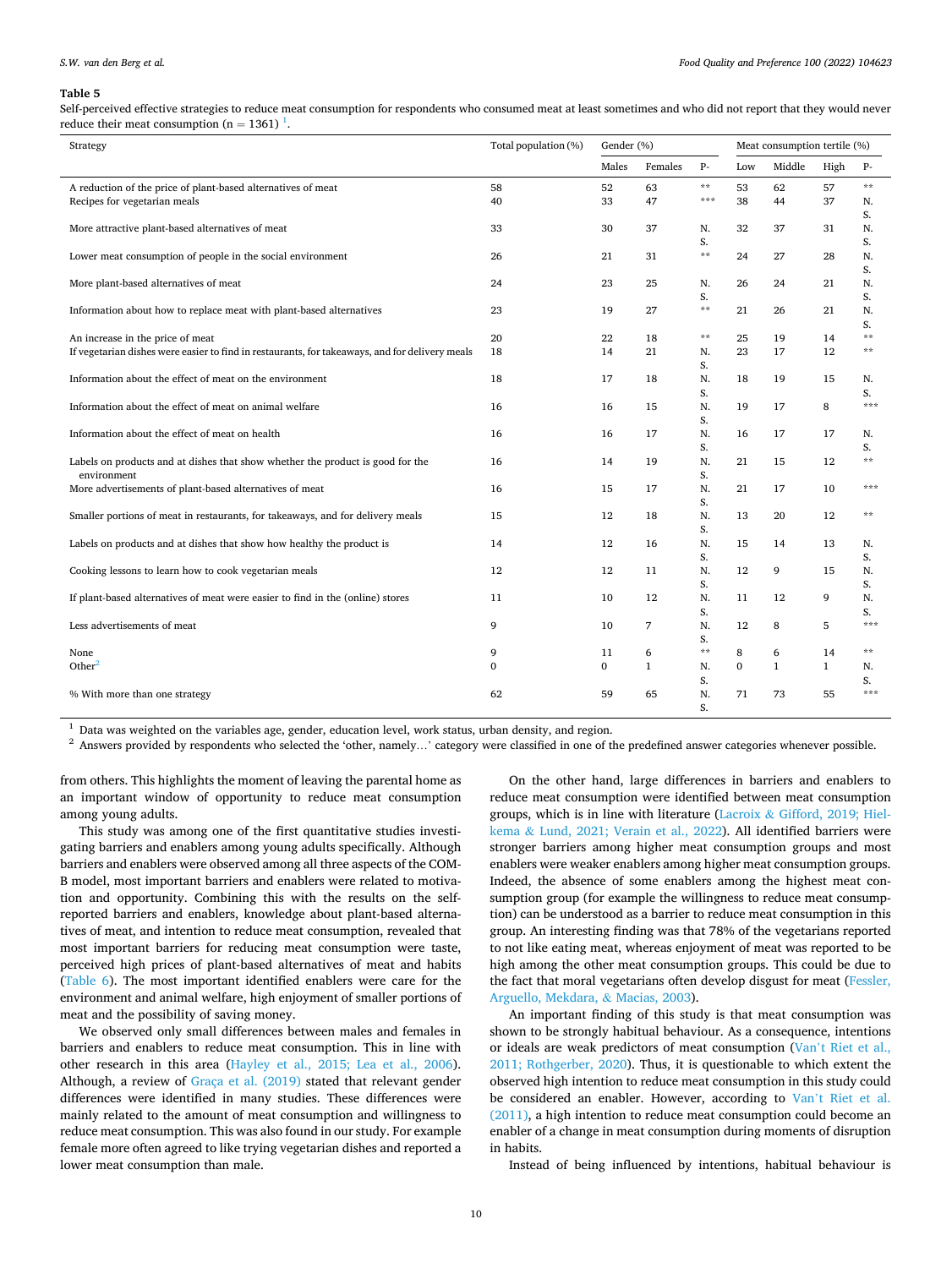<span id="page-10-0"></span>Overview of identified barriers and enablers for a shift from a meat-based diet towards a more plant-based diet.

| Factor                                                                      | Based on:                                              | Determinant |
|-----------------------------------------------------------------------------|--------------------------------------------------------|-------------|
| <b>Barriers</b>                                                             |                                                        |             |
| Taste (high enjoyment of meat)                                              | MCQ barriers,                                          | Motivation  |
|                                                                             | Statement 32, 39, 40                                   |             |
| High perceived prices of plant-based                                        | MCO barriers,                                          | Opportunity |
| alternatives of meat                                                        | Statement 16                                           |             |
| Habits (meat consumption is habitual                                        | MCQ barriers,                                          | Motivation  |
| behaviour)                                                                  | Statement 42-44                                        |             |
| Cultural/social norms                                                       | Statement 17-21                                        | Opportunity |
| Limited knowledge about plant-based<br>alternatives of meat                 | MCQ knowledge                                          | Capability  |
| Belief that meat consumption is natural                                     | Statement 38                                           | Motivation  |
| Limited knowledge about                                                     | Statement 4                                            | Capability  |
| recommendations for meat by the<br>Wheel of Five                            |                                                        |             |
| Enablers                                                                    |                                                        |             |
| High interest in the environment and                                        | MCQ enablers,                                          | Motivation  |
| animal welfare <sup>a</sup>                                                 | Statement 28, 29                                       |             |
| Enjoyment of smaller portions of meat                                       | Statement 41                                           | Motivation  |
| Saving money (saving money was                                              | MCQ enablers                                           | Opportunity |
| considered a reason for reducing meat<br>consumption)                       |                                                        |             |
| Intention to reduce meat consumption                                        | MCQ intention                                          | Motivation  |
| Dynamic norms/ social acceptance of<br>people with limited meat consumption | Statement 22-27                                        | Opportunity |
| High knowledge about the consequences<br>of meat on the environment         | Statement 3                                            | Capability  |
| High knowledge on how to replace meat<br>in a dish <sup>a</sup>             | Statement 1, 2                                         | Capability  |
| Skills for preparing smaller portions of                                    | Statement 9                                            | Capability  |
| meat                                                                        |                                                        |             |
| Willingness to try vegetarian dishes <sup>a</sup>                           | Statement 36                                           | Motivation  |
| Belief that meals without meat offer<br>satiety <sup>a</sup>                | Statement 37                                           | Motivation  |
| Other/unknown <sup>b</sup>                                                  |                                                        |             |
| Offer of plant-based alternatives of meat                                   | MCQ barriers,<br>Statement 12-15                       | Opportunity |
| Skills to locate plant-based alternatives                                   | Statement 6-8                                          | Capability  |
| of meat                                                                     |                                                        |             |
| Beliefs about health                                                        | MCQ barriers, MCQ<br>enablers, Statement 20,<br>34, 35 | Motivation  |

<sup>a</sup> Factors that were enablers for young adults in general but barriers for re-

spondents from the highest tertile of meat consumption specifically.  $^{\rm b}$  Factors that could not be classified as a barrier or an enabler due to contradictory or neutral findings.

mainly driven by cues from the environment, including the physical and social environment (Van'[t Riet et al., 2011\)](#page-13-0). Therefore, the finding that about half of the respondents considered meat consumption the social or cultural norm was considered an important barrier for reducing meat consumption. Nevertheless, results also revealed that norms regarding meat consumption were dynamic, as more than half of the respondents reported that people in their environment were reducing their meat consumption. This latter finding is consistent with previous research showing that the majority of the Dutch adults believed that eating less meat would become the norm (Natuur & [Milieu, 2019](#page-12-0)). The social environment was not frequently selected as a self-perceived barrier or enabler, but a possible explanation for this is that the description of 'people in my environment' may have been somewhat vague. Other studies report the important role of social barriers such as fear of stigmatization and lack of social support from family and friends among people who want to reduce their meat consumption ([Markowski](#page-12-0) & [Roxburgh, 2019; Graça et al., 2019](#page-12-0)).

Another striking finding of this study was that price could both hinder and facilitate a decrease in meat consumption. On the one hand, high perceived prices of plant-based alternatives of meat were shown to be a barrier for replacing meat with plant-based alternatives of meat. On the other hand, saving money was considered a reason for reducing meat

consumption. That plant-based alternatives of meat were considered more expensive than meat is an interesting finding, because all plantbased alternatives of meat, except for ready-to-eat meat replacers, are in fact less expensive than meat in the Netherlands ([Albert Heijn, n.d.;](#page-12-0)  [Voedingscentrum, n.d.\)](#page-12-0). However, a possible explanation for this finding is lower willingness to pay for plant-based alternatives of meat than for meat as observed by [Vanhonacker et al. \(2013\).](#page-13-0)

Four of the five most important identified barriers were previously identified as barriers among adults in general, namely taste, habits, cultural and social norms, and high prices of plant-based alternatives of meat ([Hoek et al., 2017; Mullee et al., 2017; Hielkema](#page-12-0) & Lund, 2021). Additionally, the enablers care for the environment and animal welfare, high enjoyment of smaller portions of meat, and dynamic norms were previously identified among Dutch adults (Natuur  $\&$  [Milieu, 2019\)](#page-12-0). This indicates that young adults experience similar types of barriers and enablers as adults in general, which is supported by the qualitative study about meat reduction among family life cycle groups [\(Kemper, 2020](#page-12-0)). [Kemper \(2020\)](#page-12-0) found that health, the environment and costs are as important motivating factors for meat reduction among young adults, families, and retirees but to different degrees per group. In addition, the barriers to meat reduction were similar among the family life cycle groups. On the other hand, we observed differences among young adults in the motivations to reduce their meat consumption by group of meat consumption frequency. Although taste and price were more important among higher meat consumption groups, whereas the environment, animal welfare, and health were less important among higher meat consumption groups. This is in with the results of a recent research among Dutch adults [\(Verain et al., 2022\)](#page-13-0).

The self-perceived most effective strategies for reducing meat consumption that were identified in this study were broadly in line with the most important identified barriers and enablers. The most frequently selected strategy was price reduction of plant-based alternatives of meat, which targets the barrier of price and the enabler of saving money. In addition, strategies related to a change in the offer of plant-based alternatives of meat and a change in the social environment were frequently selected. These strategies could address the barriers of habits, taste, and social and cultural norms and target the enabler of dynamic norms and high social acceptance. This is supported by findings of a recent experiment among consumers to assess their sensory acceptance of different plant protein meat substitutes beside meat ([Cordelle et al.,](#page-12-0)  [2022\)](#page-12-0). The results showed that, although the meat was generally preferred, one of the plant-based protein product was highly appreciated for the taste and structure, even more than the meat. Finally, recipes for vegetarian meals was considered an effective strategy, which could address the barrier of limited knowledge about plant-based alternatives of meat and is related to the enabler of high intention to reduce meat consumption. Remarkably, labels on products and at dishes that show whether the product is good for the environment or healthy were not considered helpful to reduce meat consumption. This corresponds with the results of an experimental study in which information about the negative effects of meat consumption on health and environmental was provide among visitors of an university canteen. The results showed no direct effect of health or environmental information on attitude, intention, or meat consumption behaviour compared to the control group ([Weingarten et al., 2022\)](#page-13-0).

#### *4.1. Practical implications*

Findings of this study have important practical implications for the development of behaviour change strategies aiming to reduce meat consumption under young adults. The first implication is that strategies should utilize the windows of opportunity provided by live course transitions. In particular, programs or interventions specifically aimed at young adults who are leaving the parental home.

In addition, multiple barriers and enablers for reducing meat consumption were identified in this study, which indicates that a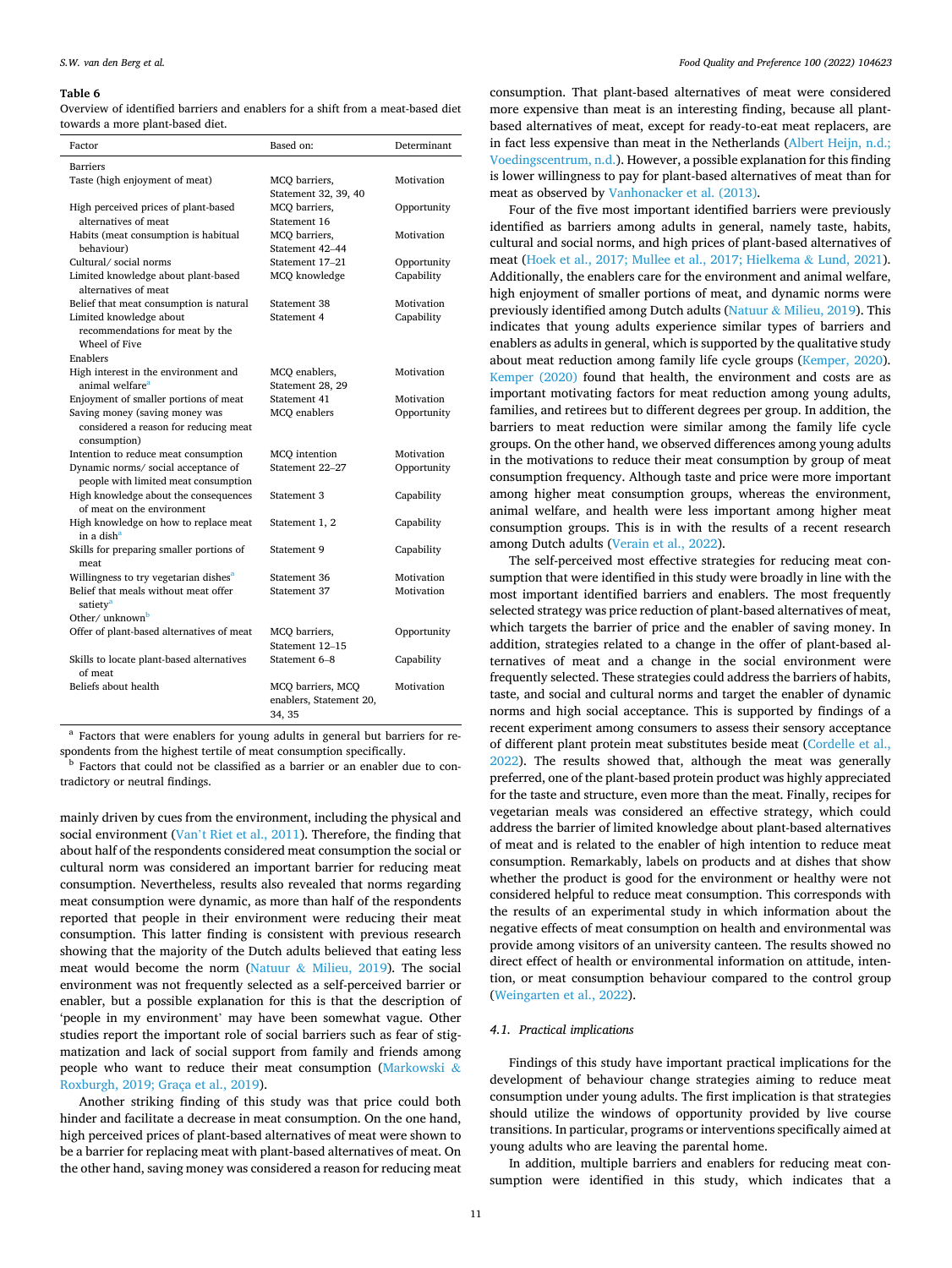combination of multiple strategies is required in order to effectively stimulate this dietary change. This was also suggested by two recent reviews ([RIVM, 2020b; Veul, 2018](#page-12-0)). Moreover, knowledge about the effectiveness of such combination of interventions is needed [\(Kwasny](#page-12-0)  [et al., 2022\)](#page-12-0). The identified barriers and enablers in this study were similar to those previously identified among adults in general, which could indicate that similar types of strategies can be used for reducing meat consumption among younger adults as compared to older adults. However, barriers and enablers largely differed by groups of meat consumption frequency which implicate that targeted approaches are needed to stimulate different groups towards lower meat consumption (Hielkema & [Lund, 2021; Verain et al., 2022](#page-12-0)).

In line with [Hoek et al. \(2017\) and Vanhonacker et al. \(2013\)](#page-12-0), findings of this study suggest that strategies stimulating a reduction in portion sizes of meat may be more easily accepted than strategies stimulating replacement of meat with plant-based alternatives of meat. Nevertheless, increasing and improving the offer of plant-based alternatives of meat was considered one of the most effective strategies by the young adults themselves. Related to this, the results indicate that strategies aiming to reduce meat consumption are most likely to be effective if they focus on changing the physical and the social environment, because meat consumption was shown to be habitual behaviour. Furthermore, results of this study suggest that increasing the prices of meat or decreasing the prices of plant-based alternatives could stimulate a reduction in meat consumption. This is supported by the results of a modelling studies which showed that applying a meat tax leads to less meat consumption [\(Springmann et al., 2018; Broeks et al., 2019\)](#page-12-0). For example, a 15% or 30% meat tax could result in on average an 8% or 16% lower meat consumption in the Netherlands ([Broeks et al., 2019\)](#page-12-0).

Finally, strategies could focus on education and distributing recipes in order to improve knowledge about plant-based alternatives of meat. [Bianchi, Dorsel et al. \(2018\)](#page-12-0) found that education is unlikely to change meat consumption, but could change intentions to reduce meat consumption and might therefore be important to increase acceptance of more structural strategies aiming to reduce meat consumption. Thus, education may be especially important for young adults who consume meat (almost) daily, because this study showed that they had limited willingness to reduce meat consumption and little knowledge and skills. However, the most suitable design for strategies aiming to reduce meat consumption and the most effective combination of strategies remains to be investigated in practice.

# **5. Limitations**

This research has several limitations that need to be acknowledged. A first limitation of the current study is that it was cross-sectional in nature and therefore does not allow to draw any conclusions on causal relationships due to the risk of reverse causation and confounding ([Psaty](#page-12-0)  [et al., 1999; Webb and Bain, 2011](#page-12-0)). However, the likelihood of confounding was reduced by means of multivariate adjustments for known potential confounders.

A second limitation is that internal consistency of several subscales of the statements was rather low (Cronbach's alpha *<* 0.60), which indicates limited reliability and hampered the possibility of drawing conclusions at subscale level. However, the low internal consistency of the subscales could be at least partially explained by the limited number of statements included and the diverse set of topics covered ([Field,](#page-12-0)  [2018\)](#page-12-0). That a diverse set of topics is covered in this research is a consequence of the use of the COM-B model [\(Michie et al., 2011](#page-12-0)). This provided very interesting insights at statement level especially for groups of meat consumption frequency. The COM-B model allowed for investigation of a wide range of potential barriers and enablers and is therefore also recommended for future research, but with an extended number of statements for some of the subscales.

Furthermore, classification of respondents into meat consumption groups was a somewhat arbitrary decision, which could have influenced

the results. For example, classification was only based on frequency of meat consumption and not on portion sizes. However, portion size is difficult to estimate, and literature shows that measuring frequency of consumption is appropriate for ranking and grouping individuals by consumption level ([Biro et al., 2002](#page-12-0)). Therefore, the results of this study are considered reliable.

Finally, limitations of survey research in general should be acknowledged. Survey research relies on self-report and is therefore prone to social desirability bias and recall bias [\(Bound et al., 2001\)](#page-12-0). This may also be the case here because of the emotive connotations of meat consumption. In addition, surveys are prone to order bias, which was reduced by randomisation of the order of the survey questions (Kraan [et al., 2010\)](#page-12-0).

# **6. Conclusion**

Results of this cross-sectional study among 1806 young Dutch adults suggest that life course transitions, especially those related to moving house, provide a window of opportunity for reducing meat consumption, with a change in the social environment and an increase in independence being important underlying reasons. In this study barriers and enablers were observed among all three aspects of the COM-B model. However, most important barriers and enablers for reducing meat consumption among young adults were related to the model components motivation (for example taste and habits) and opportunity (for example price and saving money).

The findings of this study are relevant for the development of behaviour-change strategies aiming to reduce young adult's meat consumption. Furthermore, the results indicates that a combination of multiple strategies in an integrated approach is necessary in order to address all identified barriers and enablers. Strategies using of the window of opportunity provided by live course transitions and aiming to change the physical and the social environment (such as reducing the portion size of meat, lower price, and improved offer of meat alternatives) are likely to be effective. The most suitable design of strategies aiming for a reduction in meat consumption remains to be investigated in practice.

# **Funding**

This study was financially supported by the Dutch National Institute for Public Health and the Environment (Strategic Programme RIVM 2019 to 2022) and the Ministry of Health, Welfare and Sports, the Netherlands.

## **Ethical statement**

The study protocol was reviewed by the Clinical Expertise Centre of the National Institute for Public Health in the Netherlands. Based on this review, exemption from requiring ethics approval was provided. Written informed consent was provided by the participants before taking part in the study.

# **Declaration of Competing Interest**

The authors declare that they have no known competing financial interests or personal relationships that could have appeared to influence the work reported in this paper.

#### **Acknowledgements**

The authors thank Katrien Oomen and Bram van der Lelij for their contribution to the survey development and data collection. Furthermore, the authors thank Christa Blokhuis, Guus Luijben, Marga Ocke, Koen van der Swaluw, Reinskje Talhout, Ido Toxopeus, Nina van der Vliet, Else Zantinge, and Joyce Zwartkruis for their contribution to the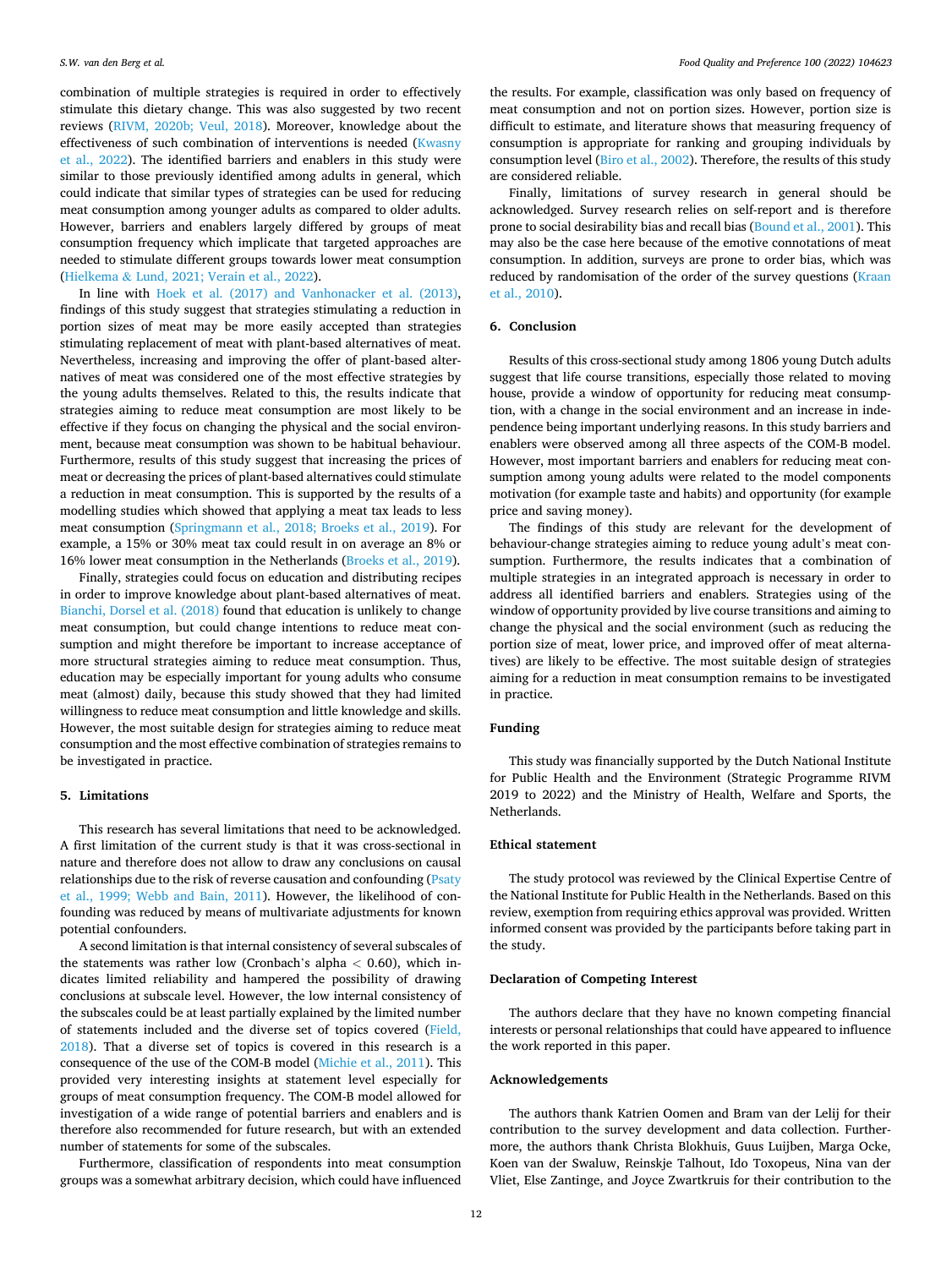<span id="page-12-0"></span>survey development.

# **Appendix A. Supplementary data**

Supplementary data to this article can be found online at [https://doi.](https://doi.org/10.1016/j.foodqual.2022.104623)  [org/10.1016/j.foodqual.2022.104623](https://doi.org/10.1016/j.foodqual.2022.104623).

#### **References**

Abete, I., Romaguera, D., Vieira, A. R., de Munain, A. L., & Norat, T. (2014). Association between total, processed, red and white meat consumption and all-cause, CVD and IHD mortality: A meta-analysis of cohort studies. *British Journal of Nutrition, 112*, 762–775. <https://doi.org/10.1017/S000711451400124X>

Albert Heijn. (n.d.). <https://www.ah.nl/> Accessed 15 May 2020.

- Bianchi, F., Dorsel, C., Garnett, E., Aveyard, P., & Jebb, S. A. (2018). Interventions targeting conscious determinants of human behaviour to reduce the demand for meat: A systematic review with qualitative comparative analysis. *International Journal of Behavioral Nutrition and Physical Activity, 15*, 1–25. [https://doi.org/](https://doi.org/10.1186/s12966-018-0729-6) [10.1186/s12966-018-0729-6](https://doi.org/10.1186/s12966-018-0729-6)
- Bianchi, F., Garnett, E., Dorsel, C., Aveyard, P., & Jebb, S. A. (2018). Restructuring physical micro-environments to reduce the demand for meat: A systematic review and qualitative comparative analysis. *The Lancet Planetary Health, 2*, e384–e397. /doi.org/10.1016/S2542-5196(18)30188-8
- Biro, G., Hulshof, K., Ovesen, L., & Cruz, J. A. (2002). Selection of methodology to assess food intake. *European Journal of Clinical Nutrition, 56*(2), S25–S32. [https://doi.org/](https://doi.org/10.1038/sj/ejcn/1601426) [10.1038/sj/ejcn/1601426](https://doi.org/10.1038/sj/ejcn/1601426)
- Broeks, M., et al., A Social Cost-Benefit Analysis of policies for a healthier and more sustainable food consumption in the Netherlands: meat taxation and a fruit  $\&$ vegetables subsidy. 2019.
- [Bound, J., Brown, C., & Mathiowetz, N. \(2001\). Measurement error in survey data. In](http://refhub.elsevier.com/S0950-3293(22)00098-2/h0035) [J. J. Heckman, & E. Leamer \(Eds.\),](http://refhub.elsevier.com/S0950-3293(22)00098-2/h0035) *Handbook of econometrics* (Vol. 5, pp. 3705–[3843\). Elsevier.](http://refhub.elsevier.com/S0950-3293(22)00098-2/h0035)
- [Collier, E. S., Oberrauter, L. M., Normann, A., Norman, C., Svensson, M., Niimi, J., et al.](http://refhub.elsevier.com/S0950-3293(22)00098-2/h0040)  [\(2021\). Identifying barriers to decreasing meat consumption and increasing](http://refhub.elsevier.com/S0950-3293(22)00098-2/h0040) [acceptance of meat substitutes among Swedish consumers.](http://refhub.elsevier.com/S0950-3293(22)00098-2/h0040) *Appetite, 167*, Article [105643](http://refhub.elsevier.com/S0950-3293(22)00098-2/h0040).
- [Cordelle, S., Redl, A., & Schlich, P. \(2022\). Sensory acceptability of new plant protein](http://refhub.elsevier.com/S0950-3293(22)00098-2/h0045) meat substitutes. *[Food Quality and Preference, 98](http://refhub.elsevier.com/S0950-3293(22)00098-2/h0045)*, Article 104508.
- Cooksey, E. C., & Rindfuss, R. R. (2001). Patterns of work and schooling in young adulthood. *Sociological Forum, 16*, 731-755. https://doi.org/10.1023 [1012842230505](https://doi.org/10.1023/A:1012842230505)
- Curran, P. G. (2016). Methods for the detection of carelessly invalid responses in survey data. *Journal of Experimental Social Psychology, 66*, 4–19. [https://doi.org/10.1016/j.](https://doi.org/10.1016/j.jesp.2015.07.006)  [jesp.2015.07.006](https://doi.org/10.1016/j.jesp.2015.07.006)
- De Boer, J., Schösler, H., & Aiking, H. (2014). "Meatless days" or "less but better"? Exploring strategies to adapt Western meat consumption to health and sustainability challenges. *Appetite, 76*, 120–128. <https://doi.org/10.1016/j.appet.2014.02.002>
- De Boer, J., Schösler, H., & Aiking, H. (2017). Towards a reduced meat diet: Mindset and motivation of young vegetarians, low, medium and high meat-eaters. *Appetite, 113*, 387–397. <https://doi.org/10.1016/j.appet.2017.03.007>
- DeSimone, J. A., Harms, P. D., & DeSimone, A. J. (2014). Best practice recommendations for data screening. *Journal of Organizational Behavior, 36*(2), 171–181. [https://doi.](https://doi.org/10.1002/job.1962)  [org/10.1002/job.1962](https://doi.org/10.1002/job.1962)
- [Elder, G. H., & Johnson, M. K. \(2003\). The life course and aging: Challenges, lessons, and](http://refhub.elsevier.com/S0950-3293(22)00098-2/h0075)  [new directions. In R. A. Settersten \(Ed.\),](http://refhub.elsevier.com/S0950-3293(22)00098-2/h0075) *Invitation to the life course: Toward new [understanding of later life](http://refhub.elsevier.com/S0950-3293(22)00098-2/h0075)* (pp. 49–81). Routledge.
- FAO. (2006). *Livestock's long shadow: environmental issues and options*. http://www.fao. org/3/a0701e/a0701e00.htm.
- FAO. (2010). *Sustainable diets and biodiversity Directions and solutions for policy, research and action*. http://www.fao.org/3/a-i3004e.pdf.
- FAO. (2011). *World livestock 2011 Livestock in food security*. http://www.fao.org/3/ i2373e/i2373e.pdf.
- FAO. (2018). *Food supply Livestock and fish primary equivalent*. http://www.fao.org/ faostat/en/#data/CL.
- FAO, & WHO. (2019). *Sustainable healthy diets: guiding principles*. http://www.fao.org/3/ ca6640en/ca6640en.pdf.
- Field, A. (2018). *Discovering statistics using IBM SPSS Statistics* (J. Seaman Ed. 5 ed.). SAGE.
- Garnett, T., Matthewson, S., Angelides, P., & Borthwick, F. (2015). Policies and actions to shift eating patterns: What works? - A review of the evidence of the effectiveness of interventions aimed at shifting diets in more sustainable and healthy directions. FCRN. [https://www.fcrn.org.uk/sites/default/files/fcrn\\_chatham\\_house\\_0.pdf.](https://www.fcrn.org.uk/sites/default/files/fcrn_chatham_house_0.pdf)
- Fessler, D. M., Arguello, A. P., Mekdara, J. M., & Macias, R (2003). Disgust sensitivity and meat consumption: A test of an emotivist account of moral vegetarianism. *Appetite, 41*, 31–41. [https://doi.org/10.1016/S0195-6663\(03\)00037-0](https://doi.org/10.1016/S0195-6663(03)00037-0)
- Graça, J., Godinho, C. A., & Truninger, M. (2019). Reducing meat consumption and following plant-based diets: Current evidence and future directions to inform integrated transitions. *Trends in Food Science & Technology, 91*, 380–390. [https://doi.](https://doi.org/10.1016/j.tifs.2019.07.046)  [org/10.1016/j.tifs.2019.07.046](https://doi.org/10.1016/j.tifs.2019.07.046)
- [Grigg, D. \(1995\). The nutritional transition in Western Europe.](http://refhub.elsevier.com/S0950-3293(22)00098-2/h0120) *Journal of Historical [Geography, 22](http://refhub.elsevier.com/S0950-3293(22)00098-2/h0120)*(1), 247–261.
- Hayley, A., Zinkiewicz, L., & Hardiman, K. (2015). Values, attitudes, and frequency of meat consumption. *Predicting meat-reduced diet in Australians. Appetite, 84*, 98–106. <https://doi.org/10.1016/j.appet.2014.10.002>
- Hoek, A., Pearson, D., James, S., Lawrence, M., & Friel, S. (2017). Shrinking the foodprint: A qualitative study into consumer perceptions, experiences and attitudes towards healthy and environmentally friendly food behaviours. *Appetite*, 108, 117-131. https://doi.org/10.1016/i.appet.2016.09.030 117–131. https://doi.org/10.1016/j
- Hielkema, M. H., & Lund, T. B. (2021). Reducing meat consumption in meat-loving Denmark : Exploring willingness, behavior, barriers and drivers. *Food Quality and Preference, 93*, Article 104257. <https://doi.org/10.1016/j.foodqual.2021.104257>
- Huang, J. L., Curran, P. G., Keeney, J., Poposki, E. M., & DeShon, R. P. (2012). Detecting and deterring insufficient effort responding to surveys. *Journal of Business and Psychology, 27*, 99–114. <https://doi.org/10.1007/s10869-011-9231-8> Kahnermann, D. (2012). *Thinking, fast and slow*[. London: Penguin Books.](http://refhub.elsevier.com/S0950-3293(22)00098-2/h0145)
- Kemper, J.A. & White S.K. (2021). Young adults' experiences with flexitarianism: The 4Cs. *Appetite*. 160:105073.
- Kemper, J.A. (2020). Motivations, barriers, and strategies for meat reduction at different family lifecycle stages.
- Kraan, T., Van den Brakel, J., Buelens, B., & Huys, H. (2010). *Social desirability bias, response order effects and selection effects in the new Dutch Safety Monitor*. Statistics Netherlands. https://www.cbs.nl/nl-nl/achtergrond/2010/ 11/social-desirabilitybias-response-order-effect-and-selection-effects-in-the-new-dutch-safety-monitor.
- [Kwasny, T., Dobernig, K., & Riefler, P. \(2022\). Towards reduced meat consumption: A](http://refhub.elsevier.com/S0950-3293(22)00098-2/h0165) [systematic literature review of intervention effectiveness, 2001](http://refhub.elsevier.com/S0950-3293(22)00098-2/h0165)–2019. *Appetite, 168*, [Article 105739](http://refhub.elsevier.com/S0950-3293(22)00098-2/h0165).
- [Lacroix, K., & Gifford, R. \(2019\). Reducing meat consumption: Identifying group-specific](http://refhub.elsevier.com/S0950-3293(22)00098-2/h0170)  [inhibitors using latent profile analysis.](http://refhub.elsevier.com/S0950-3293(22)00098-2/h0170) *Appetite, 138*, 233–241.
- [Lacroix, K., & Gifford, R. \(2020\). Targeting interventions to distinct meat-eating groups](http://refhub.elsevier.com/S0950-3293(22)00098-2/h0175)  reduces meat consumption. *Food Quality and Preference*, 86, Article 10399.
- Larsen, C. S. (2003). Animal source foods and human health during evolution. *The Journal of Nutrition, 133*(11), 3893S–3897S. [https://doi.org/10.1093/jn/](https://doi.org/10.1093/jn/133.11.3893S)  [133.11.3893S](https://doi.org/10.1093/jn/133.11.3893S)
- Lea, E. J., Crawford, D., & Worsley, A. (2006). Public views of the benefits and barriers to the consumption of a plant-based diet. *European Journal of Clinical Nutrition, 60*(7), 828–837. <https://doi.org/10.1038/sj.ejcn.1602387>
- Markowski, K. L., & Roxburgh, S. (2019). "[If I became a vegan, my family and friends](http://refhub.elsevier.com/S0950-3293(22)00098-2/h0190)  would hate me:" [Anticipating vegan stigma as a barrier to plant-based diets.](http://refhub.elsevier.com/S0950-3293(22)00098-2/h0190) *Appetite, [135](http://refhub.elsevier.com/S0950-3293(22)00098-2/h0190)*, 1–9.
- McBey, D., Watts, D., & Johnstone, A. M. (2019). Nudging, formulating new products, and the lifecourse: A qualitative assessment of the viability of three methods for reducing Scottish meat consumption for health, ethical, and environmental reasons. *Appetite, 142*, Article 104349. <https://doi.org/10.1016/j.appet.2019.104349>
- McEvoy, C. T., Moore, S. E., Appleton, K. M., Cupples, M. E., Erwin, C., Kee, F., ... Woodside, J. V. (2018). Development of a peer support intervention to encourage dietary behaviour change towards a Mediterranean diet in adults at high cardiovascular risk. BMC Public Health, 18, 1194. 10.1186/s12889-018-.
- Michie, S., Van Stralen, M. M., & West, R. (2011). The behaviour change wheel: A new method for characterising and designing behaviour change interventions. *Implementation science, 6*(1), 42. <https://doi.org/10.1186/1748-5908-6-42>
- MOA. (2018). *MOA Normvraagstelling 2018 v1.6*. [https://moa04.artoo.nl/clou-moaw](https://moa04.artoo.nl/clou-moaweb-images/images/bestanden/pdf/GS_Normvraagstelling-2018---v1.6-1.pdf)  [eb-images/images/bestanden/pdf/GS\\_Normvraagstelling-2018—v1.6-1.pdf.](https://moa04.artoo.nl/clou-moaweb-images/images/bestanden/pdf/GS_Normvraagstelling-2018---v1.6-1.pdf)
- [Mortimer, J. T., & Shanahan, M. J. \(2007\).](http://refhub.elsevier.com/S0950-3293(22)00098-2/h0215) *Handbook of the life course* (Vol. 2). Springer.
- Mullee, A., Vermeire, L., Vanaelst, B., Mullie, P., Deriemaeker, P., Leenaert, T., et al. (2017). Vegetarianism and meat consumption: A comparison of attitudes and beliefs between vegetarian, semi-vegetarian, and omnivorous subjects in Belgium. *Appetite, 114*, 299–305. <https://doi.org/10.1016/j.appet.2017.03.052>
- Natuur & Milieu. (2019). *Vegamonitor*. [https://www.natuurenmilieu.nl/wp-content/u](https://www.natuurenmilieu.nl/wp-content/uploads/2019/11/Natuur-Milieu-Vegamonitor-2019-RAPP_e1.pdf)  [ploads/2019/11/Natuur-Milieu-Vegamonitor-2019-RAPP\\_e1.pdf](https://www.natuurenmilieu.nl/wp-content/uploads/2019/11/Natuur-Milieu-Vegamonitor-2019-RAPP_e1.pdf).
- Pimentel, D., & Pimentel, M. (2003). Sustainability of meat-based and plant-based diets and the environment. *The American Journal of Clinical Nutrition, 78*(3), 660S–663S. https://doi.org/10.1093/ajcn/78.3.660S
- Psaty, B. M., Koepsell, T. D., Lin, D., Weiss, N. S., Siscovick, D. S., Rosendaal, F. R., et al. (1999). Assessment and control for confounding by indication in observational studies. *Journal of the American Geriatrics Society, 47*(6), 749–754. [https://doi.org/](https://doi.org/10.1111/j.1532-5415.1999.tb01603.x|)  [10.1111/j.1532-5415.1999.tb01603.x|](https://doi.org/10.1111/j.1532-5415.1999.tb01603.x|)
- RIVM. (2016a). *The diet of the Dutch: Results of the first two years of the Dutch National Food Consumption Survey 2012-2016*. [https://www.rivm.nl/bibliotheek/rapporten/2016](https://www.rivm.nl/bibliotheek/rapporten/2016-0082.pdf) [-0082.pdf.](https://www.rivm.nl/bibliotheek/rapporten/2016-0082.pdf)
- RIVM. (2016b). *Food consumption in the Netherlands and its determinants: Background report to "What's on our plate? Safe, healthy and sustainable diets in the Netherlands.'*. [https://www.rivm.nl/bibliotheek/rapporten/2016-0195.pdf.](https://www.rivm.nl/bibliotheek/rapporten/2016-0195.pdf)

Rivm. (2020a). *Consumptie van vlees in*[. Nederland: SHIFT-DIETS-project.](http://refhub.elsevier.com/S0950-3293(22)00098-2/h0255)

- RIVM. (2020b). *Wat Werkt Dossier: Verminderen van vleesconsumptie*. [https://www.loket](https://www.loketgezondleven.nl/documenten/wat-werkt-dossier-verminderen-van-vleesconsumptie)  [gezondleven.nl/documenten/wat-werkt-dossier-verminderen-van-vleesconsumptie](https://www.loketgezondleven.nl/documenten/wat-werkt-dossier-verminderen-van-vleesconsumptie).
- [Rothgerber, H. \(2020\). Meat-related cognitive dissonance: A conceptual framework for](http://refhub.elsevier.com/S0950-3293(22)00098-2/h0265) [understanding how meat eaters reduce negative arousal from eating animals.](http://refhub.elsevier.com/S0950-3293(22)00098-2/h0265)  *Appetite, 146*[, Article 104511](http://refhub.elsevier.com/S0950-3293(22)00098-2/h0265).
- Springmann, M., et al., Health-motivated taxes on red and processed meat: A modelling. study on optimal tax levels and associated health impacts. PloS one, 2018. 13(11).
- Sullivan, G. M., & Artino, A. R., Jr (2013). Analyzing and interpreting data from Likerttype scales. *Journal of graduate medical education, 5*(4), 541–542. [https://doi.org/](https://doi.org/10.4300/JGME-5-4-18)  [10.4300/JGME-5-4-18](https://doi.org/10.4300/JGME-5-4-18)
- Tavakol, M., & Dennick, R. (2011). Making sense of Cronbach's alpha. *International Journal of Medical Education, 27*(2), 53–55.<https://doi.org/10.5116/ijme.4dfb.8dfd>